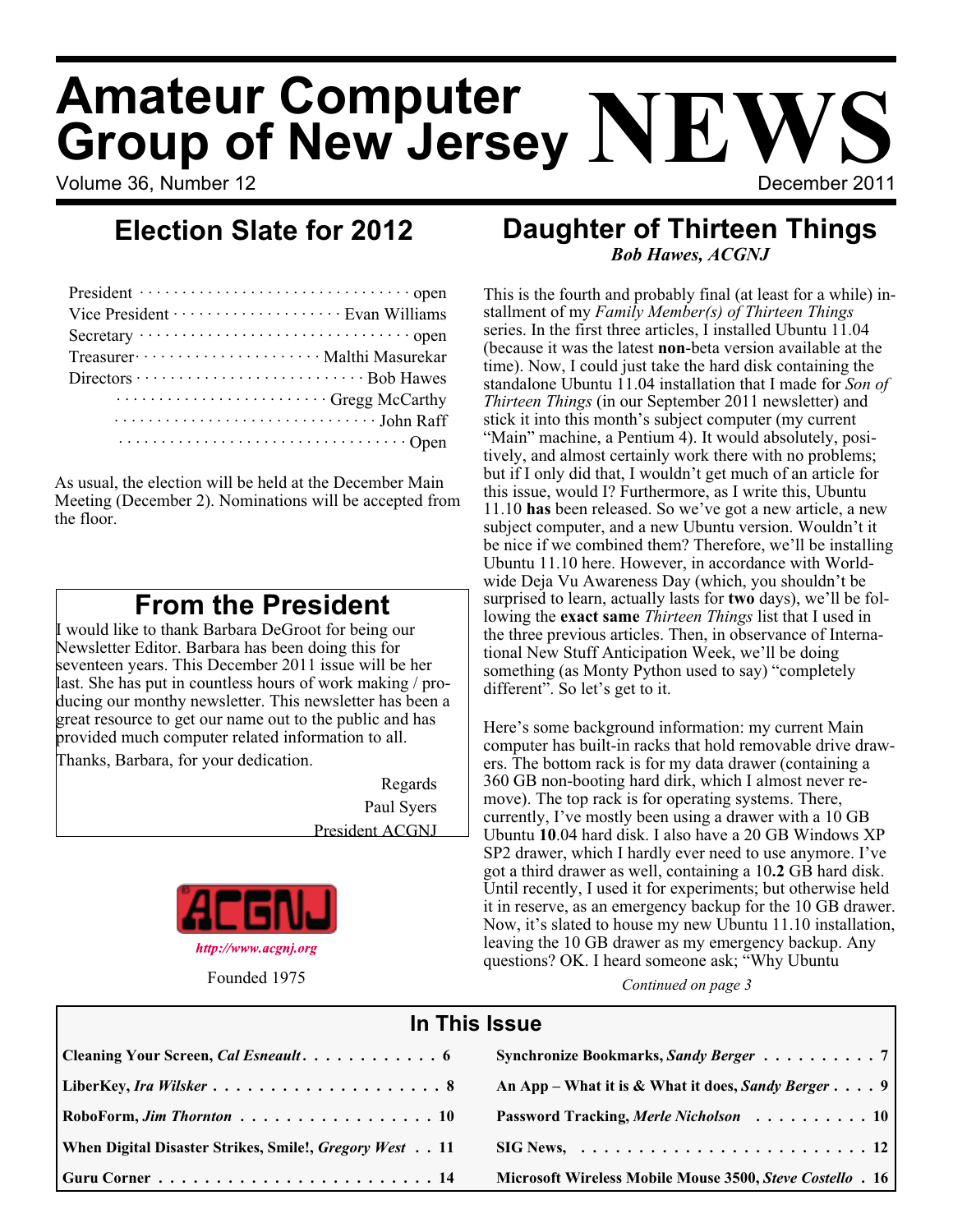#### **Officers, Directors and Leaders**

| <b>Officers</b>                |                  |                    | <b>Board of Directors</b>   |                   |                  |
|--------------------------------|------------------|--------------------|-----------------------------|-------------------|------------------|
| President                      | Paul Syers       |                    | Director Emeritus           | Sol Libes         | $(609)$ 520-9024 |
| Vice President                 | Evan Williams    | $(908)$ 359-8070   | Through 2012                | Brenda Bell       |                  |
| Treasurer                      | Malthi Masurekar | $(732) 560 - 1534$ |                             | Simon Grindlinger |                  |
| Secretary                      | Seery Syers      |                    |                             | Don McBride       |                  |
| Past President                 | Mike Redlich     | $(908)$ 246-0410   |                             | David McRitchie   |                  |
|                                |                  |                    | Through 2011                | Gregg McCarthy    |                  |
| <b>Special Interest Groups</b> |                  |                    |                             | Arnold Milstein   | $(908)$ 753-8036 |
| C Languages                    | Bruce Arnold     | $(908)$ 735-7898   |                             | John Raff         | $(973)$ 992-9002 |
| Firefox Activity               | David McRitchie  |                    |                             | <b>Bob Hawes</b>  |                  |
| Genealogy                      | Frank Warren     | $(908)$ 756-1681   | <b>Standing Committees</b>  |                   |                  |
| Hardware                       | Mike Reagan      |                    | APCUG Rep.                  | Frank Warren      | $(908)$ 756-1681 |
| Investing                      | Jim Cooper       |                    | Facilities                  | John Raff         | $(973)$ 992-9002 |
| Java                           | Michael Redlich  |                    | Financial                   | Evan Williams     | $(908)$ 359-8070 |
| Layman's Forum                 | Matthew Skoda    | $(908)$ 359-8842   | Historian                   | Lenny Thomas      |                  |
| <b>LUNICS</b>                  | Andreas Meyer    |                    | Membership                  | open              |                  |
| NJ Gamers                      | Gregg McCarthy   |                    | Newsletter                  | <b>Bob Hawes</b>  |                  |
| WebDev                         | Evan Williams    | $(908)$ 359-8070   | Publicity                   | Gregg McCarthy    |                  |
| <b>Window Pains</b>            | John Raff        | $(973)$ 992-9002   | <b>Trenton ComputerFest</b> | Mike Redlich      | $(908)$ 246-0410 |
|                                |                  |                    | Vendor Liaison              | Arnold Milstein   | $(908)$ 753-8036 |
|                                |                  |                    | Webmaster                   | John Raff         | $(973)$ 992-9002 |

## **ACGNJ News**

#### **Editor**

Barbara DeGroot 145 Gun Club Road Palmerton PA 18071 Tel: (570) 606-3596 bdegroot@ptd.net

**ACGNJ News** is published by the Ama- teur Computer Group of New Jersey, In- corporated (ACGNJ), PO Box 135, Scotch Plains NJ 07076. ACGNJ, a non-profit ed- ucational corporation, is an independent computer user group. Opinions expressed herein are solely those of the individual author or editor. This publication is **Copy-**<br>**right**  $\bigcirc$  2011 by the Amateur Computer<br>**Group of New Jersey, Inc., all rights re-Group of New Jersey, Inc., all rights re- served. Permission to reprint with ap- propriate credit is hereby given to non-profit organizations.**

**Submissions:** Articles, reviews, cartoons, illustrations. Most common formats are ac- ceptable. Graphics embedded in the docu- ment must also be included as separate files. Fax or mail hard copy and/or disk to editor; OR e-mail to Editor. Always confirm. Date review and include name of word processor used, your name, address and phone *and* name, address and phone of manufacturer, if available.

**Tips for reviewers:** Why does anyone need it? Why did you like it or hate it? Ease (or difficulty) of installation, learning and use. Would you pay for it?

**Advertising:** Non-commercial announce- ments from members are free. Commercial ads 15 cents per word, \$5 minimum. Camera ready display ads: Full page (7 x 10 inches) \$150, two-thirds page  $(4\frac{1}{2} \times 10)$  \$115, half-page \$85, one-third \$57, quarter \$50, eighth \$30. Discount 10% on 3 or more con- secutive insertions. Enclose payment.

**Publication Exchange:** Other computer user groups are invited to send a subscription to ACGNJ at the address below. We will re- spond in kind.

**Address Changes** should be emailed to *membership@acgnj.org* or sent to ACGNJ at the address below.

**Membership**, including subscription: 1 year \$25, 2 years \$40, 3 years \$55. Additional family members: \$10 each per year. Student : 1 year \$20. Senior citizen (over 65) 1 year \$20, 3 years \$45. Send your name, address and payment to ACGNJ, PO Box 135, Scotch Plains NJ 07076.

**Typographic Note**: The ACGNJ News is produced using Corel Ventura 5. Font fami- lies used are Times New Roman (TT) for body text, Arial (TT) for headlines.

#### **E-Mail Addresses**

Here are the e-mail addresses of ACGNJ Officers, Directors and SIG Leaders (and t[he Newsletter Editor\). This list](http://www.acgnj.org/officers.html) is also at (http://www.acgnj.org/officers.html).

| Bruce Arnold         | barnold@ieee.org         |
|----------------------|--------------------------|
| Jim Cooper           | jim@thecoopers.org       |
| Barbara DeGroot      | bdegroot@ptd.net         |
| Mark Douches         | pcproblems@pobox.com     |
| David Eisen          | ultradave@gmail.com      |
| <b>Bill Farrell</b>  | wfarr18124@aol.com       |
| Manuel Goyenechea    | Goya@acgnidotnetsig.org  |
| <b>Bob Hawes</b>     | bob.hawes@acgnj.org      |
| Sol Libes            | sol@libes.com            |
| Malthi Masurekar     | malthirm@verizon.net     |
| Don McBride          | don@mcbride.name         |
| Gregg McCarthy       | greggmajestic@gmail.com  |
| David McRichie       | dmcritchie@hotmail.com   |
| Andreas Meyer        | lunics@acgnj.org         |
| Arnold Milstein      | mrflark@yahoo.com        |
| John Raff            | john@jraff.com           |
| Mike Redlich         | mike@redlich.net         |
| Matt Skoda           | som359@aol.com           |
| Keith Sproul         | ksproul@noc.rutgers.edu  |
| Paul Syers           | paul.syers@acgnj.org     |
| Lenny Thomas         | lenny.thomas@acgnj.org   |
| <b>Scott Vincent</b> | scottvin@optonline.net   |
| Frank Warren         | kb4cyc@webwarren.com     |
| Evan Williams        | ewilliams@collaboron.com |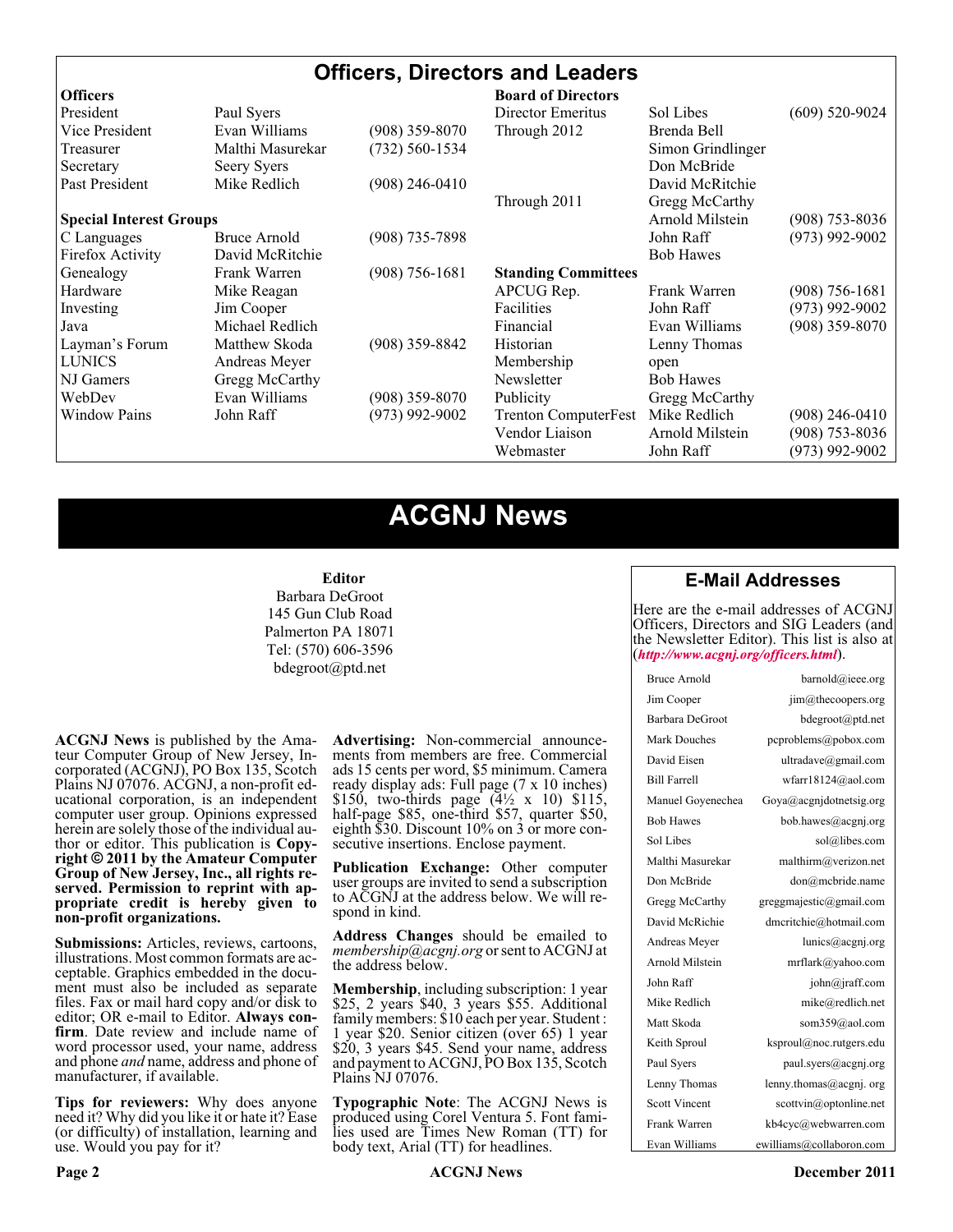10.04?" Well, I'd been experimenting with Linux ever since I bought the Red Hat 6.0 boxed set back in 1999; but none of my early systems lasted longer than a month or two. Then, in May of 2009, I finally made the break to Linux. That's when I installed Ubuntu **9**.04 on the hard disk that resides in this drawer; and it's been pretty much my **only** operating system drawer ever since. Over the course of time, I upgraded it to Ubuntu 9.10, and then to 10.04. Unfortunately, when I upgraded it to Ubuntu 10.10, it seemed to work correctly at first, but then it became unstable and bombed. I restored it from its then latest backup, and tried the upgrade again. Once more, it worked right for a little bit, and then bombed. After that, my only route to 10.10 would have been by starting all over and doing a fresh install. (Thus abandoning **all** of my existing additions and customizations). Instead, being a lazy bum at heart, I just kept using 10.04. Now, at long last, it's time for a change.

First, though, I had to delete everything on the 10.2 GB disk, and then check it out with SpinRite (my favorite hard disk testing utility). As expected, it tested perfect. After that, I rebooted the computer from my newly downloaded Ubuntu 11.10 CD, and installed Ubuntu. Now, my usual next steps would have been to boot the computer from the Clonezilla live-CD, make a just-in-case backup, reboot from the hard disk, and install GParted (The Gnome Partition Editor) if necessary. Then I'd have used GParted to

#### *Continued above right Centinued below left*

layout for my old 10 GB hard disk had been an 8.63 GB Ext**3** partition and a 462.78 **M**B Swap partition, followed by 235.33 **M**B of unallocated space. (For a total of 9.32 **real** GB). The new layout for my 10.2 GB hard disk was made up of a **7**.54 GB Ext**4** partition and a **2**.00 GB Swap partition, with **no** unallocated space. (For a total of 9.54 **real** GB). In order, my reactions were: too small, **way** too big, and **totally** unacceptable. Since I'd booted from a CD and **not** from the hard disk itself, I could make changes right away. First, I converted the last 460 MB of the Swap partition into unallocated space. Next, I converted the **first** 1 GB of the Swap partition into unallocated space, too; and last, I expanded the Ext4 partition until it completely consumed that 1 GB of unallocated space. My goal was to produce an 8.54 GB Ext4 partition, a 564 MB Swap partition, and 460 MB of unallocated space. What I really got I'll never know, because I'd killed the hard disk. All it did was keep rebooting over and over again. So I had to give it a secure erase, and then restart from scratch.

Before I tell you about that, though, maybe I'd better explain why I chose 460 MB instead of simply duplicating the 235.33 MB from the 10 GB drawer. Well, the whole reason for including such empty "slop" spaces at the end of my hard disk layouts is to work around a deficiency in Clonezilla. During restoration, it absolutely **refuses** to shrink the size of a backed up partition to fit it into an even **slightly** smaller target drive. (Something that Ghost for DOS could do quite easily). However, it has no problem **ig-** view the default partition layout created by the Ubuntu install routine; but this time, I was expecting trouble, so I skipped Clonezilla and rebooted from the System Rescue CD instead. Why? Because the Ubuntu CD **wouldn't** let me leave an NTFS "place-holder" partition at the end of my otherwise empty hard disk. (In previous **dual** boot installations, I'd successfully used such partitions to make the very end of each hard disk unavailable to Ubuntu. Then, **after** I erased them, there was unallocated "slop" space at the end of each disk, for use by Clonezilla if necessary). Unfortunately, in the default installation of a **single** boot system, Ubuntu considered this to be a no-no. Now, Ubuntu **would** have allowed me to manually create **all** of my partitions during installation. (Actually, it would have been easier on me if I **had** done that, because I wouldn't have needed a run-around like an NTFS partition at all. I could have just left the last part of the hard disk empty right then). However, it's always been my policy to write these articles from a "newbie" perspective as much as possible; and in previous experiments, I'd found Ubuntu's partitioning tool to be quite a bit **less** than "newbie friendly". At the time, as a matter of fact, it actually didn't even occur to me to try it.

Anyway, lets go back ten sentences, to my new Ubuntu 11.10 installation, where I'd just rebooted from the System Rescue CD. From there, I ran that CD's version of GParted, and the situation was even worse than I'd thought. The

**noring** some (or even all) of any unallocated space that might have been present at the very end of a backup's source hard disk, thus successfully restoring that backup to its intended target, even if said target **is** a bit smaller than the original source. Hence, my inclusion of "slop" space. Now, from the **true** total figures for the 10 GB and 10.2 GB disks (9.32 and 9.54 GB), we can calculate their size difference as 0.22 **real** GB, or 225.28 **real** MB. To be **completely** certain that I can restore a backup of this 10.2 GB hard disk to **any** "10" GB drive that might be available in the future, I needed to **add** that to the slop space that I used for my current 10 GB drive. Thus, 225.28 plus 235.33 equals 460.61. So 460 MB (a nice round figure) was close enough.

When I performed my do-over installation, I had a working theory (two, actually). The first was based on a coincidence and a faint recollection. The coincidence was that my motherboard had 2 GB of memory installed, and Ubuntu had created a 2 GB Swap partition. The recollection was of hearing or reading somewhere that there was some kind of default correlation between the size of a computer's Swap partition and its physical memory. An equality, perhaps? **Or**, at least, maybe whoever wrote Ubuntu's install routine had believed this was so. To test that theory, I removed 1 GB of the computer's memory before I started, leaving only 1 GB in place. My second theory was based on the assumption that whatever went wrong with my first installation happened when I messed with the Ext4 partition, **not** the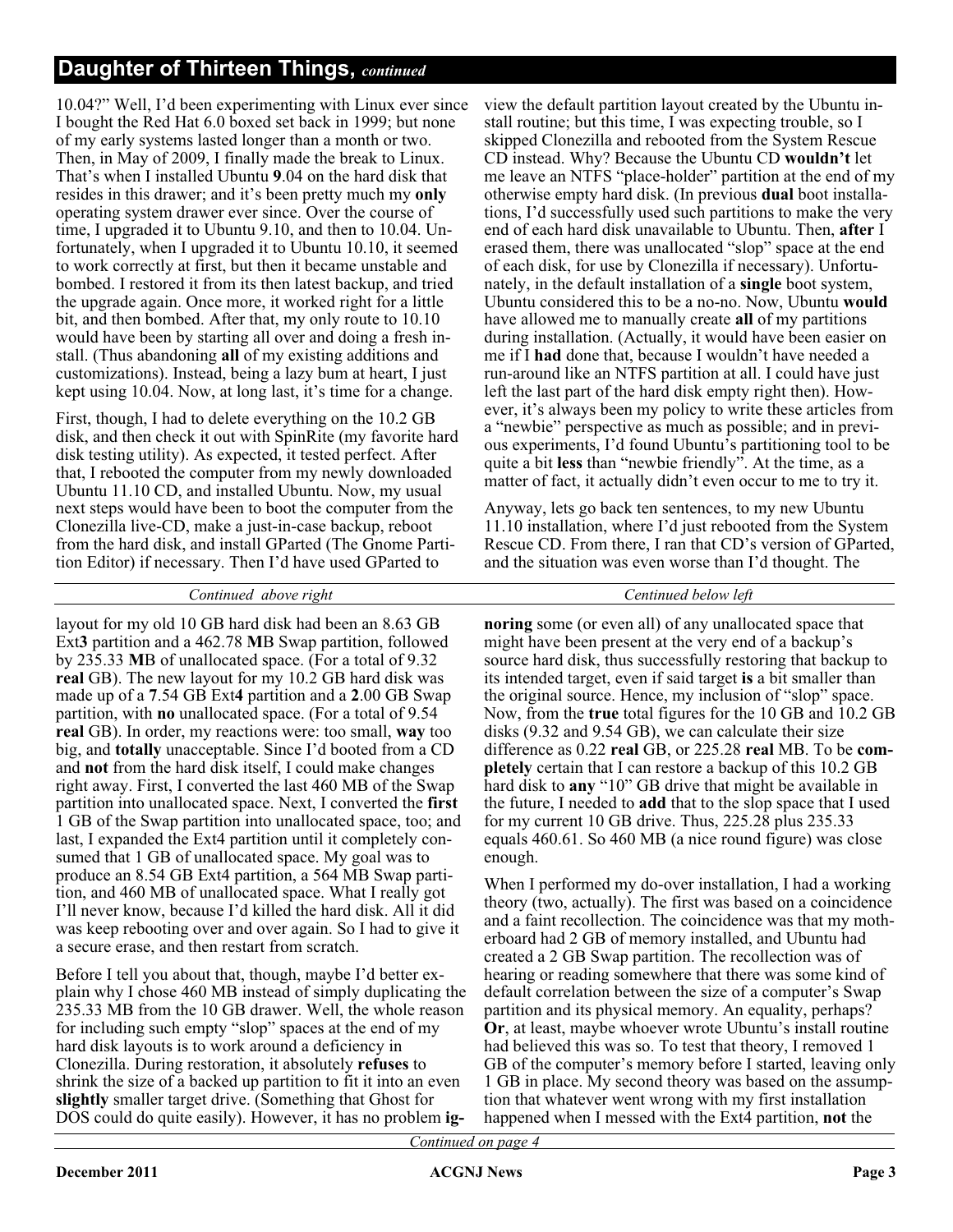Swap partition. After all, a Swap partition might not really have much to do with booting. There wasn't anything I could do before the fact to test this, but if my memory removal (based on my first theory) took care of my Ext4 size problem, it'd be possible that I could safely shrink the Swap partition without killing anything. Anyway, at that point, there was nothing else for me to do but try it. So I did. (It took 32 minutes). After the installation was finished, I booted from the System Rescue CD, ran GParted again, and saw that my hard disk contained an 8.54 GB Ext4 partition and a 1.00 GB Swap partition. Success! So I told GParted to convert the last 460 GB of that Swap partition into unallocated space, then rebooted from the hard disk. It booted just fine, and when I ran GParted from there, I saw an 8.54 GB Ext4 partition, a 557.27 MB Swap partition, and 465.12 MB of unallocated space. Even more success!!! (Immediately, I made a Clonezilla backup). Why 465.12 MB instead of 460, though? Well, it has to do with sector boundaries, and maybe some other bits of internal hard disk geometry as well. When using a partition manipulator such as GParted or Partition Magic, sometimes the exact number you enter is just **not** possible; and instead you get a somewhat different value that matches your figure as closely as it can, but **does** exactly fit the hard disk's physical and electronic parameters. Whatever the case, I'm not complaining. Not about **this**, anyway. Not when there are so many **other** things for me to complain about. (How's that for a segue)?

Here, let me just say that I really, **really**, *really* don't like Ubuntu's new Unity Desktop; but before I go into that, I'd like to get through the rest of the information being repeated from previous articles. So next, I started Update Manager, and installed its 196 updates. (Wow! 196 **already**). That took 19 minutes. Afterwards, I made a second Clonezilla backup. (Clonezilla boots and runs from its own Linux live-CD. Each time I mention making a Clonezilla backup, remember that the computer had to be rebooted both beforehand **and** afterwards). Then I started adding programs, which brings us to the *Thirteen Things* list. For copyright acknowledgement, and for people who might want to see the original, I've included the following link to *13 Things to do immediately after installing Ubuntu*, the article that started it all. (Written by Ambuj Varshney for Linux On Desktop in 2006, last updated February 2007).

#### http://linuxondesktop.blogspot.com/2007/02/13-things-to-do-immediate ly-after.html

Ever since my initial *Thirteen Things?* article (in our May 2009 newsletter), I've been performing **less** than half of the original 13 Steps. This time was no exception, except that I changed the order slightly. I did the **second** half of *Step 1: Enable Additional Repositories* **first**. Opening a Terminal window, I added the medibuntu repositories by entering the following commands:

echo "deb http://packages.medibuntu.org/ gutsy free non-free" | sudo tee -a /etc/apt/sources.list

*Continued above right Centinued below left*

#### and

#### wget -q http://packages.medibuntu.org/medibuntu-key.gpg -O- | sudo apt-key add - && sudo apt-get update

Then I went back and performed the first half of *Step 1*, by closing the Terminal window and opening Synaptic Package Manager. There, I went to Settings > Repositories, and made sure that all the check boxes were selected **except** for Source code and CD. (They were, so I didn't have to make any changes). After that, staying in Synaptic, I did *Step 3: Install Audio/Video Codecs*. Because of licensing or other issues, Ubuntu does **not** automatically install support for a lot of multimedia formats. Thus, I added *gstreamer0.10-ffmpeg*, *gstreamer0.10-plugins-bad*, *gstreamer0.10-plugins-ugly*, *mpg123* and *VLC Player.* (Ubuntu had **already** installed *gstreamer0.10-plugins-good* by default). Next came *Step 5: Install Macromedia Flash support and Sun Java JRE*. This step can no longer be followed as written, since both programs now come from different manufacturers. So I installed *adobe-flashplugin* (a newer release using a **different** name than the one I installed just last month) and the *OpenJDK* version of the *Java 6 Runtime Environment*. Then, for *Step 6: Install Scribus*. I installed *Scribus*, my fun, fabulous and free desktop publisher. I completed my abbreviated version of the list with *Step 12: Install MPlayer with all codecs and DVD playing support,* which installed both *Mplayer* (one of the most popular Linux media players), and the *Quod Libet*

music player as well. Then I made a third Clonezilla backup.

Now we come to my own personal additions to the list. I installed *Okular* (my favorite PDF reader), *K3b* (my favorite CD/DVD burner), *Abiword* (which **used to** be bundled by default with each release of Ubuntu, but not any more. In the past, it came in handy quite a few times as an alternative word processor, so I still install it manually), *the GIMP* (**G**NU **I**mage **M**anipulation **P**rogram), *Wine* (the Windows emulator/compatibility layer), *Fonty Python* (a font manager), *AcetoneISO* (which mounts various disk image formats as if they were drives), *Gnumeric* (a spreadsheet, added as a just-in-case alternative), *FileZilla* (a File Transfer Protocol program), *KompoZer* (a web page authoring system), and *OggConvert* (which converts media files to the patent-free Ogg Vorbis/Ogg Theora formats). Then I made a fourth Clonezilla backup.

With that, we're done with re-runs, and can now proceed into uncharted territory. As I stated a few paragraphs above, I **don't** like the new Unity desktop. My overall impression is that it mostly repeats a bunch of **bad** design decisions that Microsoft made in the last dozen or so years; but since we've already passed two thousand words (and on the whole, I **dislike** being negative), I'll be brief. In the paragraphs directly above, I mentioned the names of a lot of programs; but they were only being installed, **not** run. After creating my new Ubuntu 11.10 system, I really just needed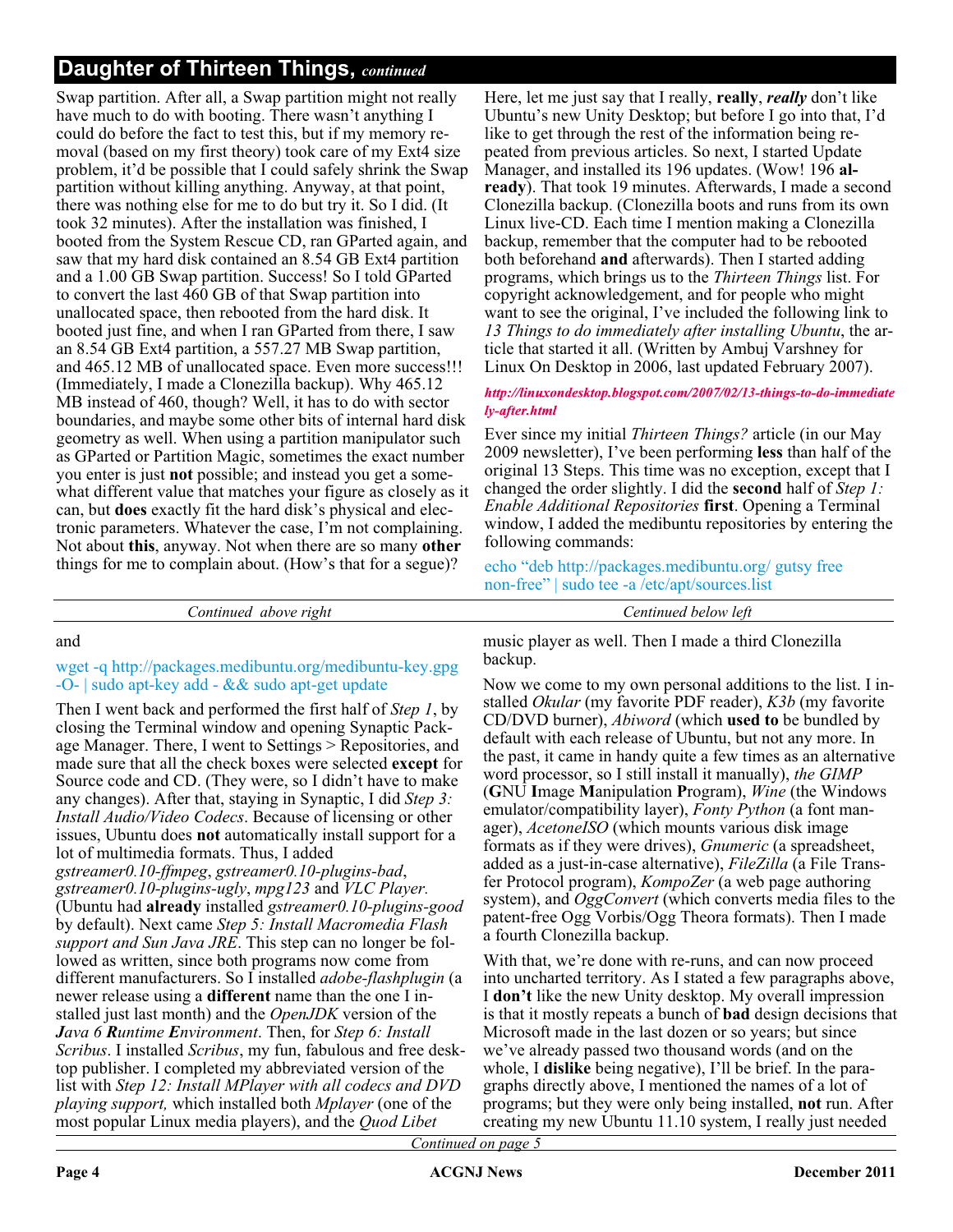to run three programs (when I booted from the hard disk itself, **not** from a live-CD): Update Manager, GParted, and Synaptic Package Manager. Let's see what "hoops" Unity made me jump through for each one. The old Gnome desktop had three relatively short drop-down menus in the top left corner of the screen. Unity replaced them with a whole bunch of Icon windows that divided those menus into categories that (to me, anyway) are a **lot** less than "intuitively obvious". In short, I **couldn't** find Update Manager when I needed it. Fortunately, the Ubiquitous Underlings of Ubuntu had provided a Search box. So I typed "upd" there, and the Update Manager icon magically appeared.

Later, when I tried to locate GParted, even the Search box didn't work. I concluded that it **wasn't** installed by default (just like it hadn't been in 11.04). So I tried to download it by running Synaptic Package Manager, but Search didn't find that program, either. I just **couldn't** believe it. One of Ubuntu's most important (and most useful) programs **hadn't** been automatically installed. Muttering uncomplimentary epithets under my breath, I manually downloaded both programs from the Ubuntu Software Center. After that, when I typed "gpa" in the search box, the GParted icon appeared; and when I typed "syn" there, the Synaptic Package Manager icon appeared. This reminded me of the Good Old DOS Days. Then, I'd created a plethora of batch files having names made up of three characters. For instance, if I entered "btc" at the command line, I would run BTC.BAT, which would switch my computer to the directory containing data files that I'd created specifically for the Bayonne

Train Club, adjust any DOS background settings that might be necessary, and then launch the WordStar word processor. At the time, I was **very** proud of those batch files. If I really wanted to type in letters whenever I have to run a program, I could go back to doing **that**. While this **isn't** my goal, it's not just hyperbole, either. My point is that even today, our computers **don't** need to display a bunch of resource hogging pretty pictures to get the job done. A guy named Stephen Ramsay wrote an article called *Life on the Command Line*, wherein he asserts that he actually **doesn't** ever work from a Graphical User Interface anymore. If you're interested, his original article (**and** its two sequels) can be accessed from the following link:

http://lenz.unl.edu/2011/04/09/life-on-the-command-line.html

As you might have guessed, **my** goal was to eliminate Unity. Consulting the Ubuntu Forums, I found two links: Install gnome-session-fallback:

http://www.liberiangeek.net/2011/08/return-to-ubuntu-classic-desktop-i  $n$ -ubuntu- $11$ - $10/$ 

Install the Classic Desktop in Ubuntu 11.10:

http://tombuntu.com/index.php/2011/09/11/install-the-classic-desktop-i  $n$ -ubuntu- $11$ - $10/$ 

Each contains a different Terminal command. I got the following from the first link, and it **worked**!

sudo apt-get install gnome-session-fallback

Although I'll try to use it (and I made a fifth Clonezilla backup to preserve it), my resultant desktop **isn't** exactly the same. For instance, I got the "Applications" and

*Continued above right Centinued below left*

"Places" drop-down menus back, but **not** the "System" menu. We'll just have to wait and see if this variant is close enough for me. If not, maybe that second link will give me a different result. Or maybe I'll go back to using 10.04. Because it's a **L**ong **T**erm **S**upport release, 10.04 doesn't expire until April of 2013. Being a regular release, 11.10 **also** expires in April of 2013. Either way, I'm covered for another year and a half.

At the beginning of this article, near the end of the second paragraph, I mentioned; "abandoning **all** of my existing additions and customizations". At this point, we've covered replacing my additions, but we **haven't** discussed how to preserve my customizations; and we **won't** be able to do it now, either. We've hit three thousand words, so it's time to stop. Thus, customizations will have to wait for another article.

See you next month.

### **Appendix I: A Swan Song Or Two?**

I call this a "sacrificial appendix". **I** think that it's entertaining, interesting, and worthy of inclusion; but if the editor runs short of space, it can be ruthlessly chopped off without adversely affecting the rest of the article. So you may or may not be reading the following:

Recently, I was watching TV, and something caught my eye. It was a commercial for an energy drink, and they were spelling out on screen the names of all the additives that their product **didn't** contain. One was Glucoronalactone. Literally within seconds, a complete song was playing in my head. My subconscious had taken *Rama Lama Ding Dong* (recorded in 1957 by The Edsels, but not released until 1958), and substituted that word, adding extra syllables as necessary. Originally, my imagination took a guess at its function; but I won't repeat that assumption here, because it was **wrong**. When I did a web search, I discovered (in addition to **three** different spellings) that nobody **really** knows for sure what this substance actually does. However, one of its presumed properties had the right number of syllables, so I used it below. The song's opening is quite chaotic, containing eight sequential repetitions of "Rama Lama Lama Lama Ding Dong", with numerous "Woo-hoos" and other exclamations in the background as well. Because it would have been hard to type that, I've taken my words for the first verse and inserted them into the **much** less complex last verse (which comes after the saxophone solo). If you want, you can re-create the whole song for yourself. Just use my replacement words below as a guide, and also change every instance of "her", "she" or "she's" to "it" or "it's". Then you'll have this tune playing around in the back of your head, too.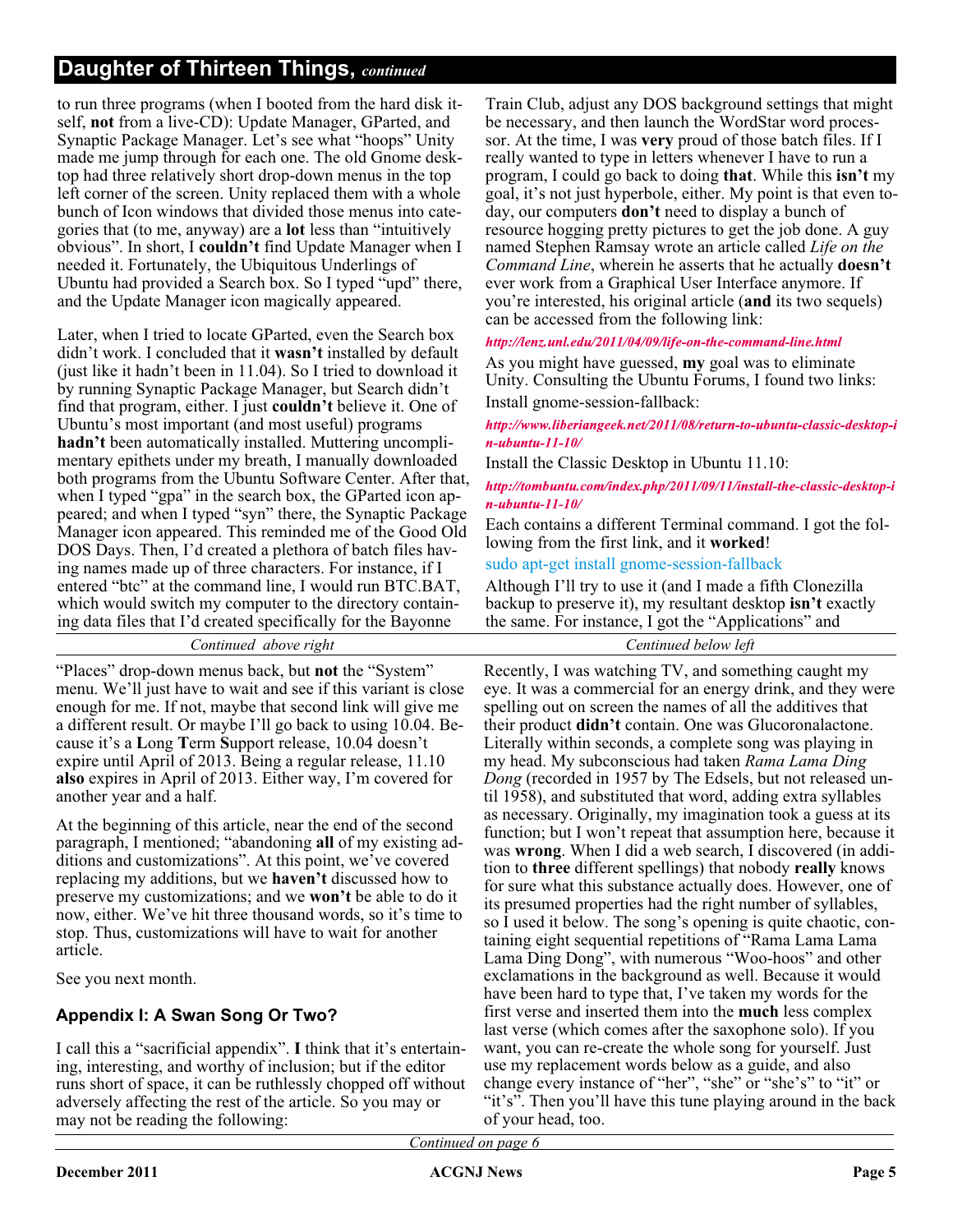Bo Bo Bo Glucorona Lactone Glucorona Lack Tack Tone Bo Bo Bo I've got an additive named Gluco Rona Glucoronalactone It's a detoxicant, my Gluco my Glucoronalactone It keeps me nice and fit, and it's mine all mine Ewww Waaa Ewww

Now, that was fun (and possibly psychologically revealing, too); but the reason I've mentioned that song here is because its more or less nonsense lyrics reminded me of Tom Lehrer's 1959 masterpiece of silliness, *The Element Song*, in which he sang the names of all the then known Elements in the Periodic Table to the music of *I Am the Very Model of a Modern Major-General* (from Gilbert and Sullivan's 1879 comic opera *The Pirates of Penzance*). Inspiration struck again, and I began composing another song in my head, to be titled *I Am The Very Model of a Modern Internet PC*. The original Gilbert and Sullivan lyrics consist of 36 lines arranged in 18 rhyming couplets. (Sets of two lines that rhyme). So far, I've only come up with four couplets of my own, so I've got a **long** way to go before my version is finished. However, there's a bit of "business" that I probably **won't** be able to include on that far-off day when I finally get it done. At certain points in the perfor-

mance, the stage directions indicate that the singer will be "bothered for a rhyme". Using just **one** of my couplets, here's my concept of how that might go:

I march into the future, my Free Software banner held aloft...

(Hesitates)

Held aloft?

(Still uncertain)

Held aloft?

(Inspiration strikes)

And never touch a thing from that infernal nuisance Microsoft.

(Repeats triumphantly)

Never touch a thing from that infernal nuisance Microsoft.

(Repeats again, even more triumphantly) Never touch a thing from that infernal, that infernal Microsoft!

(Play a joyful piano riff before continuing)

Well, the singer continues, anyway. We're almost finished; but first, for your education and enjoyment, here are YouTube links to real versions of the songs I mentioned above, with added images and/or animation. We'll open with *Rama Lama Ding Dong*, sung by The Edsels:

http://www.youtube.com/watch?v=KStsPPgeka4

http://www.youtube.com/watch?v=NuHdCjCmsF8

*Continued above right Centinued below left*

Next is *The Element Song*, sung by Tom Lehrer:

http://www.youtube.com/watch?v=OduTDUGeAXE

Last is the *Major-General's Song*, as sung by John Reed (a well known English comic actor, dancer and singer):

For the next issue, we'll have a **new** Editor, who might not let me get away with appendices like this any more. See

## **Cleaning Your Screen**

you then.  $\Box$ 

#### *Cal Esneault, Cajun Clickers Computer Club ( www.clickers.org)*

Originally, computer monitors were CRT tubes with a glass viewing area. To clean these screens, methods typical for window glass could be used. Today however, flat-panel LCD displays are made of plastic, are flexible, and usually have a surface coating. They are easily scratched or damaged. The use of harsh window cleaners can permanently damage them. Although not everyone agrees on the same techniques, following are a few guidelines to consider.

First, remove any dirt or dust with a soft brush to prevent them from becoming abrasive grit during subsequent steps. Second, use a treated microfiber cloth sold at computer or camera store (or the Internet) to gently wipe out any smudges. Be sure to routinely clean your cloth with soap and water, and then let it dry to refresh its oil absorbing ability. Optionally, you can use a soft cloth pre-wetted with mild soap and water, but this has more risk. Special lens-cleaning pens are available from camera accessory

suppliers which have special oil-absorbing carbon granules embedded in a micro-fiber tip.

For extreme cases, such as long-term build-up of a film from smoke or other air-borne contamination, you can get a special cleaning solution or make one yourself by diluting isopropyl alcohol (70% solution of rubbing alcohol found at a drugstore) 50/50 with water. Be sure to turn the power off to the monitor when using any liquids, and put the liquid onto the cleaning cloth first.

The above also applies to smart phones which are even more of a problem due to the multi-touch control method which requires touching the screen with our fingers. You should review as much information as possible before cleaning any visual display surfaces.

There is always a risk of damage and there are no guarantees since results depend upon the device and the exact technique used.  $\Box$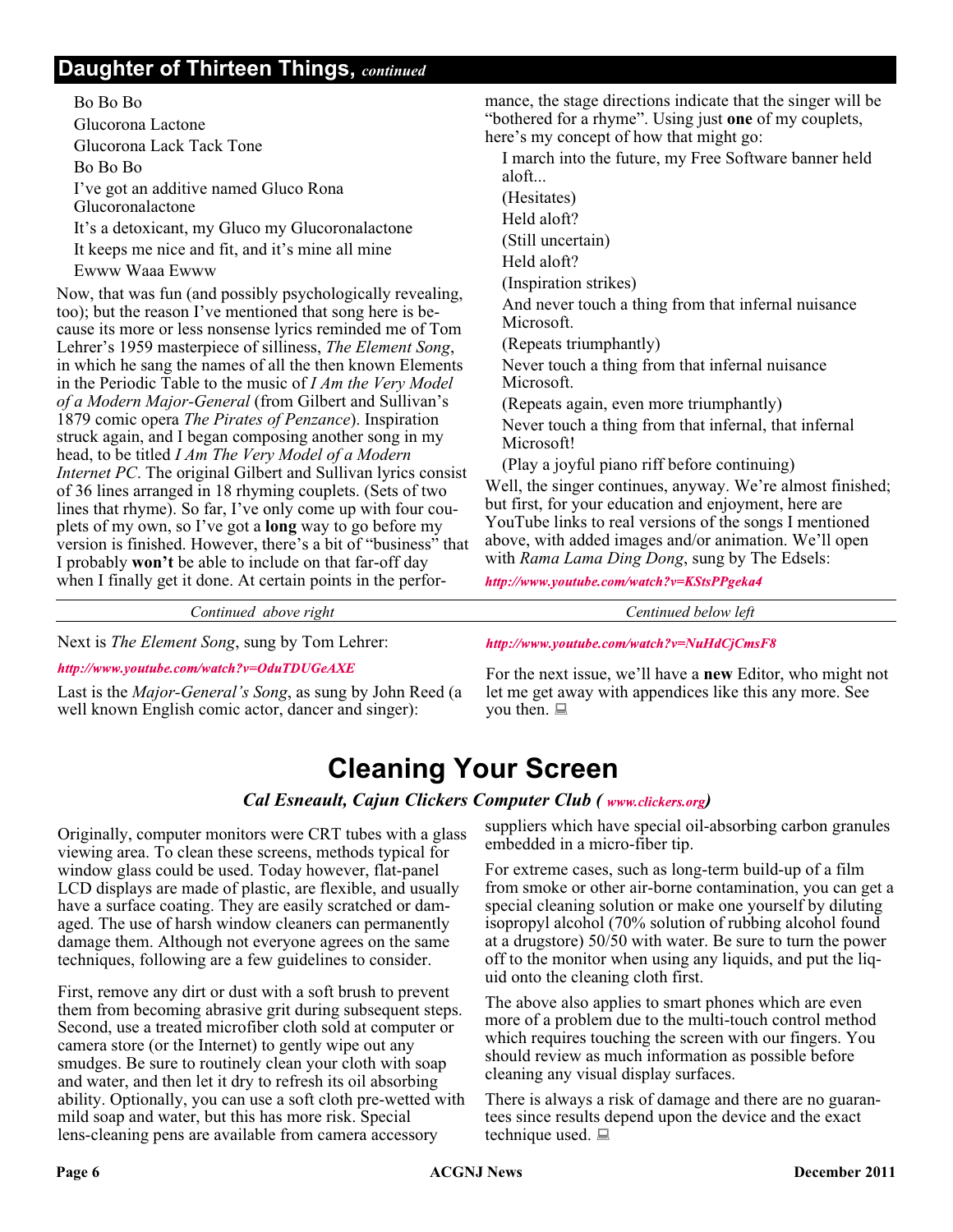## **Synchronize Your Bookmarks Between Computers**

#### *Sandy Berger (sandy (at) comukiss.com), Compu-KISS [\(](http://www.compukiss.com) )*

In today's world, more and more of us are accessing the Internet from several different devices. We may use a computer at work, a tablet PC at home, and a smart phone or a laptop computer when we are on the go. When we bookmark a website at the home, we might like to bring up that bookmarked webpage when we are at the office or when we visit a relative. If we are using the default settings of an Internet browser, we cannot do this. However there is a way to synchronize bookmarks between devices.

Just about every web browser today offers some way to synchronize bookmarks either through an add-in, a toolbar or a setting. Most of these solutions, however, only work if you use the same web browser on each device. For instance, if you use a Firefox add-in called Sync, you can only access your bookmarks from a device that has Firefox installed. So if you use Firefox at home, but Firefox doesn't work on your mobile device or your mother doesn't happen to have Firefox installed on her computer, you can't easily access your bookmarks while at those places. There are several stand-alone programs that solve this problem by allowing you to synchronize bookmarks between browsers, but I have a better answer.

The best and easiest solution for synchronizing bookmarks and favorites is a free service from Google called Google Bookmarks. I have used Google Bookmarks for several years. This service keeps a copy of all your bookmarks securely in the cloud, so you can access them from any Internet-connected computer or tablet and most smart phones.

To use Google Bookmarks, you simply surf over to www.google.com/bookmarks. If you already have a Google account from using Gmail, Google Calendar or another Google service, you can just sign in and add Bookmarks to your account. If you don't have a Google account, you can sign up for the free Google account and activate Google Bookmarks right from this page.

When you add the Google Bookmarks to your Google Account you will be asked if you want to copy your current bookmarks or favorites from your web browser. You will want to do this, unless your bookmarks or favorites have become so unruly that you would like to start with a clean slate.

Once you have the Google Bookmarks set up, the easiest ways to access your new bookmarks is to install the Google Toolbar, which is a free download available at

#### *Continued above right*

www.google.com/toolbar. You should install this toolbar on the computer that you use most often in the web browser that you usually use. For instance, if you use Internet Explore on your home computer, installing the Google Toolbar there will give you quick access to your Google Bookmarks as well as some additional features.

If you are using another computer that has the Google Toolbar installed, you can simply log into your Google account to access your bookmarks on that computer. On computers and mobile devices that don't have the Google Toolbar, you can log into your Google account and access your bookmarks at *www.google.com/bookmarks*. Google also has a small icon that you can drag to the links bar of any browser to access your Google bookmarks. It is available on the same page. Just click "Add Bookmark" at your Google Bookmarks page and you will see a blue box marked "Google Bookmark" that can be added to your web browser toolbar.

The only difficult part about this whole process is remembering to use the Google toolbar or icon to create your bookmarks rather than using your browser bookmark icon. Once you get in the habit of doing that, you are good to go.

Using the Google Bookmarks offers two additional perks. First, their bookmark page is extremely well organized. If you have ever tried to delete, rename, or rearrange your bookmarks or favorites in Internet Explorer, Firefox, or any other web browser, you know that this can be a trying task. Google Bookmarks, however, makes it easy. Just surf over to the Google Bookmarks page. As long as you are

logged in to Google, you will see all of your bookmarks and find that it is easy to work with them.

The second perk is that Google has recently introduces a feature called "Lists" to their bookmarks. This feature lets you create a list of websites that revolve around one topic. It is a great way to research a topic, plan a trip, or organize an event. You can share your lists with selected people if you need to collaborate on any project. Google will also give you suggestions that pertain to the items in your list and sometimes these are very useful. So if you decide to try Google Bookmarks, you may also want to try the list feature.

If you use multiple devices, Google Bookmarks will keep your bookmarks in sync. Although this may only be a small step in keeping your world organized, being in sync can give you a very good feeling.

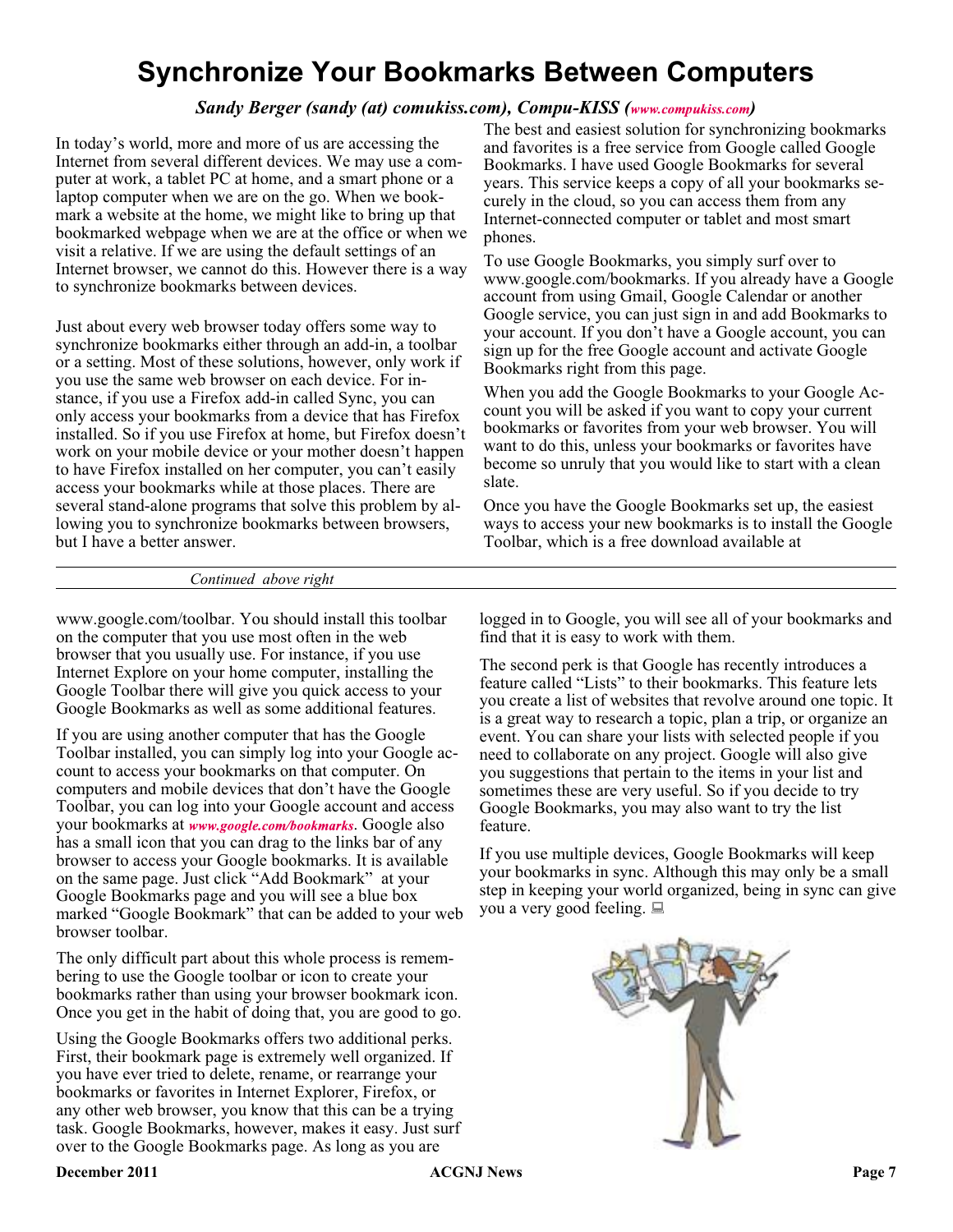## **LiberKey Hundreds of Free Programs Run From a Flash Drive**

#### *by Ira Wilsker*

I had previously written about the USB flash drive that I always carry with me as it is attached to my car keychain. That 2 GB flash drive contains my frequently updated, malware scanners (Malwarebytes, SUPERAntispyware, and others), as well as my emergency contact and medical information. I have also used it many times when I had the need to save or transport files. Now, I may be copying all of those files to a new, much smaller size but higher capacity 8 GB flash drive, as I now have a lot more files to carry with me. That is because I recently found out about a new free flash drive utility LiberKey ( $www.liberkey.com$ ) that is a freeware competitor to U3 and other flash drive utilities that acts as a graphical front end and manager for portable utilities.

Not being sure how much space I would eventually need on a USB flash drive to install all of my present files and the LiberKey files, I decided to use a newly purchased, small sized, 8 GB flash drive. Now that the price of flash drives has come down significantly over the past year, many local and online sellers are offering larger capacity, name brand flash drives at reasonable prices; I paid under \$15 for this 8 GB drive (recently on sale again for \$11), as well as purchased several 16 GB drives for less than \$25. That is quite a plunge in price as I paid over \$40 for a 256 MB USB flash drive just a few years ago. With prices like these, more people will be carrying flash drives with them on a regular basis, and LiberKey would be a wise choice to enable the use of programs on the flash drive, rather than just using the drive for pure storage.

I started this process by downloading the LiberKey installer, a 3.82 MB executable, and installing it to the root of the flash drive. This utility provides the front end, or graphical user interface (GUI), and other functions that enables the LiberKey to function. The GUI can display a menu of the installed applications sorted by type either in a tabular format or as large icons, the choice being selected by clicking on the tiny icon in the top right corner of the menu window. Once the front end has been installed on the flash drive, the user can either download manually any or all of the 302 free portable programs currently listed on the LiberKey website, or he can download one of the integrated bundles. The three bundles available, all of which contain a wide variety of programs which will automatically be catalogued and indexed by the LiberKey software are the Basic bundle, the Standard bundle, or the Ultimate bundle. The Basic bundle consists of a dozen free programs, which are a

#### *Continued above right Continued below left*

37 MB download, and uses 113 MB of space when installed. The Basic bundle includes an audio player, CD burner, compression utility, photo editor, browser (Firefox portable), several office utilities, a password manager, and a video player. For those who want more than the Basic bundle, LiberKey offers a Standard bundle, which is much larger than the Basic, and includes 89 applications, which is a 176 MB download, and uses 468 MB of flash drive space when all are installed. The Standard bundle has everything the Basic bundle has, as well as dozens of additional applications that can provide much increased functionality, all of which can be run from the USB flash drive. Being one who typically wants everything, I downloaded the Ultimate bundle, a comprehensive collection of 164 free portable utilities. This was a large download of 233 MB, and occupied 619 MB of space on the flash drive. These 164 applications can be used for almost all tasks for which someone would use a computer. With a fast internet connection, and a fast computer, it took about 30 minutes to download the Ultimate bundle and install all of the applications to the flash drive.

While the Ultimate bundle is very comprehensive, the bundle only comprises slightly more than half of the free applications available on the LiberKey website. Some of the additional portable applications that can be downloaded and installed on a flash drive with LiberKey include several of my desktop favorites, including IrfanView, VLC media

player, OpenOffice, FoxIt PDF reader, Opera browser, Google's Chrome browser, some educational software, CCleaner, and many others. To download these portable versions, and automatically install them to the flash drive, open LiberKey from the flash drive, and then click on "LiberKey Tools" at the bottom right of the window. Choose "Browse the Applications Catalog", and a browser window will open that is synchronized with the utilities that are already installed on the flash drive while displaying a menu of all of the currently available applications, sorted by genre'. To make this quick and easy for the user, the synchronized web page uses a series of icons to guide the user. A "red +" indicates a category that includes new applications, while a "yellow up-arrow" indicates that within a category, there are updates available for programs already installed on the flash drive. Once a category is open, a "green check" indicates that an installed program is up-to-date, a "yellow up-arrow" indicates a program that has an available update newer than what is installed on the flash drive, and a "white +" in a red circle indicates a program not currently installed on the flash drive that is available for download and installation.

Upon selecting a new or updated application by clicking on it, a window opens with a detailed description of the program with an install link near the bottom of the window. That opens a "Launch Application" window where "LiberKey Creator" should be selected. This then opens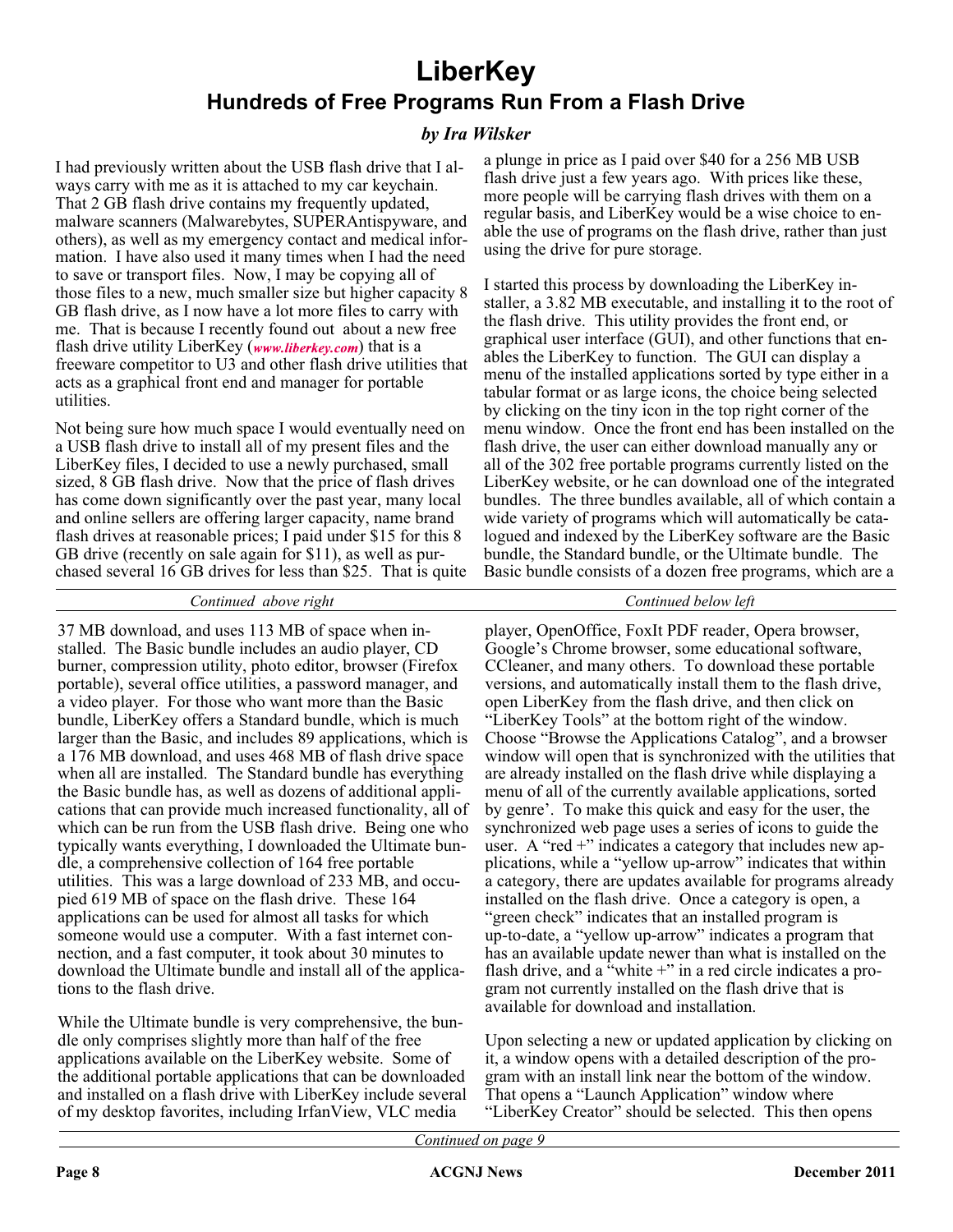#### **LiberKey,** *continued*

"LiberKey Creator" which will automatically download and install the application to the flash drive, and update the LiberKey interface and directory. Multiple programs can be selected for installation before clicking "Install Selected Applications", which will also display the download and install process, as well as available space on the flash drive. One cute feature of this install utility is that if it displays a "green asterisk", the installer will check for an update before the download and installation. By my choice, between the installer, the Ultimate bundle, and the few dozen additional programs that I selected for LiberKey to download and install, I still have over 5 GB free on my drive.

With over 200 applications now installed on my flash drive, it is inevitable that many of them will frequently have updates available. Rather than having to manually check for updates, clicking on "LiberKey Tools" and then "Check Updates" will do just that, and display if any updates are available for the LiberKeys software or any of the installed software titles; if any are available, one click will automatically download and install the updates. Another button on the update window displays the number of additional applications that are available, and can directly open the LiberKey applications' web page where additional applications can be selected.

Now that I have about 200 applications installed on my new 8 GB flash drive, and I will always have that drive with me, it is unlikely that I will come across a computer where I cannot do whatever I would want to do. I can now open, play, repair, convert, edit, or other wise use or manipulate any type of file with only what is on my flash drive, with no need to install anything on the computer. This is the epitome of convenience in that it would be unnecessary to install any software on any computer that I use, because I have it all. That is an enormous convenience.

In the short time that I have used it, LiberKeys is a most convenient and comprehensive free utility that everyone should use.  $\Box$ 

## **An App – What it is and What it does**

#### *Sandy Berger (Sandy (at) compukiss.com), Compu-KISS ( [\)](http://www.compukiss.com)*

An app can be found on the iPhone and the iPad as well as many other smart phones and tablet PCs. In fact, Apple's introduction of the idea of apps in 2008 is what made smart phones and tablet PCs so popular. Up until that time, we

were all used to full-blown programs like those that run on a computer. Most of these programs contain millions of lines of code, have numerous functions, and have menus that open up to reveal a multitude of choices.

In contrast, an app is a little mini program that has one basic function. It is an expression in simplicity. A good app does only one thing and it does it very quickly and easily. There are no nested menus and there are very few choices to make. One similarity between a full-blown program and an app is that both can be started by an icon that you choose by using a mouse or by pressing your finger on the screen.

One of the best things about apps are that they are easy to use. The true beauty of the apps, however lies in their variety. There are hundreds of thousands of apps, but you don't have to use them all. You can choose only the ones you want. A computer program may be able to handle 100 different functions. Even if you only want to use one of those functions, you still have to install the entire program. Apps are different. You only install the ones you need.

However, like computer programs, apps are specific to an operating system. For example, a program that is created for the Mac will not run on a PC. An app that was created for the iPhone will not work on an Android phone. Each operating system has their own App Store or Marketplace where you can download apps. Many apps are free. Many are under \$2.

Right now there is a large selection of apps for the Apple iPhone and iPad at the iTunes App Store. BlackBerry,

Google (Android), Microsoft, Nokia, and Samsung all offer apps through their own app storefronts.

If you have never used a smart phone or a tablet PC that uses apps, you will be amazed by the sheer number and variety of apps. Apple has over 300,000 apps in their App Store. Google has more than 200,000 in their marketplace.

Because of the wide variety of apps, it is difficult to talk about them all, but let me give you a quick idea of what an app can do. Using an app, you can you express your artist abilities, play the piano, or visit with your Facebook friends. You can turn your phone into a level to get that picture straight, or turn it into a light saber and become a savior of the universe. There are apps to let you play games, find recipes, read news, get stock quotes, follow sports, shop, and compare prices. There are apps that help you relax, time the seeping of your tea, identify any song, tune your guitar, and even match the color of any object to a paint color.

Yes, there is an app that will help you do almost anything. And people are using these apps in numbers that seem almost unimaginable. The Apple app store opened on July 10, 2008 and they have already had over 10,000,000,000 downloads. The wild popularity of apps will entrench that word in the technical dictionaries for many years to come. 口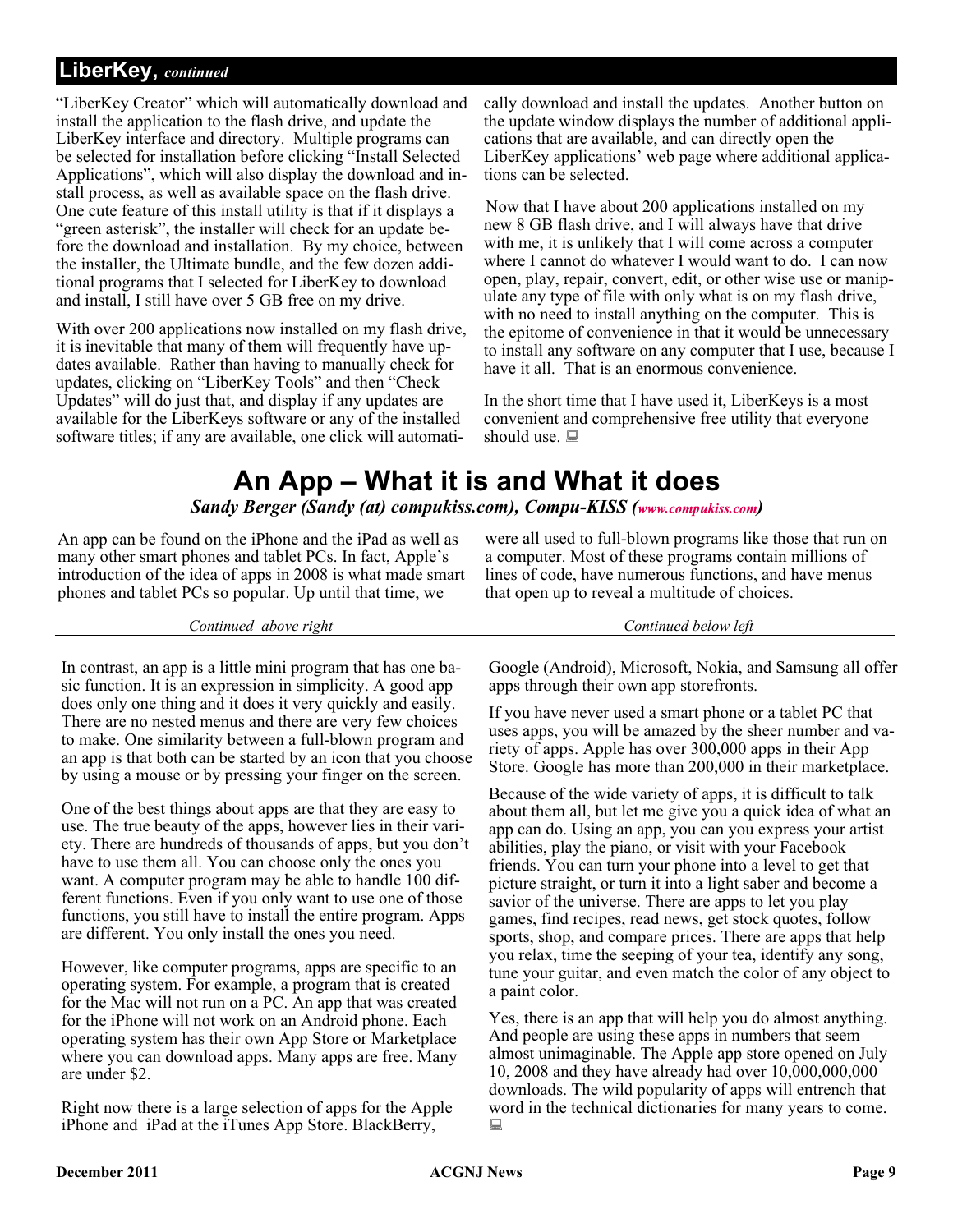#### *Jim Thornton (Jasthorn (at[\)](http://www.cipcug.org) gmail.com), Channel Islands PCUG, CA (www.cipcug.org)*

RoboForm is one of my favorite software programs as it helps me very quickly log into secured websites.

My listings of these websites include airlines, email, financial, medical, stores, travel, etc., and I currently have more than 50 of these secured websites listed.

The program is very easy to use. For example, first open Internet Explorer, and then click on one of its little toolbars titled RoboForm and a list of several choices appear titled Logins, Identities, and Soft Notes. While I mentioned Internet Explorer, RoboForm also works equally as well with Firefox, Safari, Chrome, and many more browsers.

Next,I click on Logins and then click again on the listed secured website that I want to enter. Next, RoboForm automatically redirects Internet Explorer to the website that I selected and when the login website appears, RoboForm automatically fills in my name and password, and I'm immediately logged into the secured website with unrestricted abilities.

Once you have the program installed, when you go to a new secured website and fill in your user name and password and click on Enter, RoboForm will automatically add the information. Including the website address, to your list of Logins.

If you need a new password, RoboForm will generate a highly secure password. On the Login list in RoboForm, the secured websites are listed alphabetically and you can easily rename any listing.

Other RoboForm features include SafeNotes, which securely stores other information of your choice. For example, some banks will frequently ask you for your wife's favorite color, your first dog's name, etc., to ensure that you are the secured party attempting to access your bank account, etc. You can securely store this information in SafeNotes.

RoboForm's options under Logins include Edit, New, and Print List. Under Identities are Edit, New, and Fill Empty Fields Only. SafeNotes includes Edit, New, Print to New, and Print Last. Numerous other choices include Fill Forms, Save Forms, Fields — Reset, Sat, and Clear, Profiles — Default, New, Date, Name, Refresh Fields, Explorer, Tools — Edit Identify, Edit Password, Edit SafeNotes, Search Fields, Taskbar Icon, Generate Password, and Sign RoboForm data, and Options — Help.

I've used RoboForm for numerous years in Windows XP, Windows Me, Windows 2000, Windows Vista, and now Windows 7. RoboForm's website is *www.roboform.com*[,](http://www.roboform.com) and there are three versions of RoboForm available: Desktop, Everywhere, and 2Go.

Desktop provides high security and restricts the access to RoboForm from only one computer. Everywhere allows you to access RoboForm from numerous computers. 2Go

| let<br>. |
|----------|
|          |

works using a portable USB drive, so that you can take your RoboForm information and use it on many computers while traveling on business or on vacation.

RoboForm runs in numerous versions of Internet Explorer, including versions 6, 7, 8, and 9 but only on 32-bit versions and not the 64-bit versions.

There is a free version of RoboForm that is limited to only 10 logins. For more than 10 logins, the Everywhere version is available for \$20 per year, and the Desktop version is

\$30. The current version, which is version 6.10.2.0, was introduced earlier this year.

When you install RoboForm for the first time, you will be asked to create a master password, which protects all of your secured data in your Logins, Identities, and SafeNotes. This prevents anyone else who has access to your computer from seeing or copying this information. If you prefer, you can eliminate this protection and allow anyone to access all of your important information.  $\Box$ 

## **Password Tracking – Windows and Mobiles**

*Merle Nicholson [\(](http://www.tpcug.org)merle (at) merlenicholson.com), Tampa PC Users Group, FL (www.tpcug.org)* 

Tracking passwords has always been a problem for me. Years ago I started a password document to track everything, and, while it worked, it left a great deal to be desired.

The problem was much larger than just username and password. I needed to save the URL to log in to websites. I needed to track expiration dates for subscriptions. I needed key codes for software. I have five different logins with Microsoft. Yes, I could reuse some of those, using the same login and password, but not always. For instance, sometimes your login is the same as your email address, but most times not. Making it more complicated, different sites

have different login and password requirements. And Verizon! I have SIX different logins with Verizon: Call Assistant, Verizon Central, Verizon FIOS, Verizon Mail Account, Verizon Mail and Verizon Wireless.

So I developed some "password rules" for myself. I decided that if I could remember more than just a couple of passwords, it was because 1) I had to reuse them (a bad thing) and 2) they were too simple. So something had to go. I decided I need really good passwords and I couldn't handle it in my head.

One of my sons suggested the KeePassX database he'd been using for a while, and I started using it sparingly,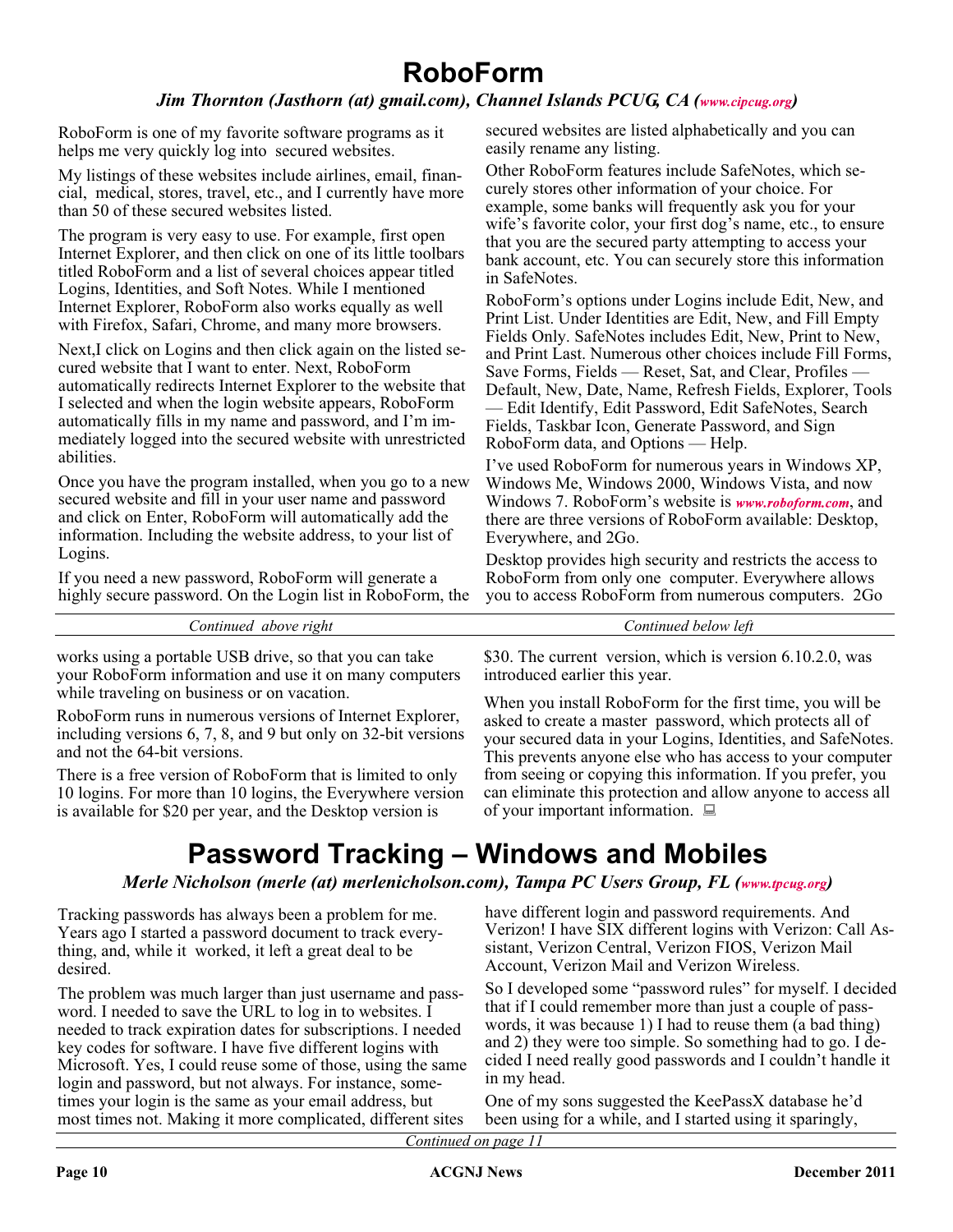### **Password Tracking,** *continued*

slowly embracing its features as I got used to it. The program is maintained professionally and is available free of charge. You can look at the program at

http://www.keepassx.org/ to see if this will suit your own needs. Of particular interest is the variety of devices that it works on. You won't see any mobile versions at the website, but each of the mobile devices has a version available from its own app store. I use the Android version on my Motorola Droid X.

The program uses an encrypted database, and I guess ideally there should be a way to automatically update or synchronize between devices. I own several computers and my Droid, and I need the database on all of them. I could use Microsoft Live Mesh or Dropbox or something like that for synchronization, but I dislike the idea of my password database being in the "cloud." So for now I use a flash drive to copy the database file to my computers, and I connect my Droid to my base computer via USB and drag and drop the file.

I've found that, in practice, I don't have to refresh the files very often. None but the one on my main computer is up to date at any one time, but it never seems to matter.

What is so useful about this program is that I can store any useful information along with the URL and the logon and the password. For instance, my Amazon/Kindle account logon has the names and Kindle email addresses of two

Kindles, two Droids (smart phones) and two PCs. It's a logical place to keep all this stuff.

Right now I count 82 database entries, and I'm very careful to keep it trimmed of anything not useful. It has a configurable password generator and the ability to look at the password when you want to instead of a line of \*\*\*\*\*\*\*.

I got an email to my Droid with a notification of an event on the TPCUG forum before I would even think of firing up my main computer. I needed to log on using a regular account on the forum. The peculiarities of a smart phone with just an on-screen keyboard that needed a complex login and password should have been just too daunting. But on the Android version of KeePassX, when you select the group (TPCUG) and title (User Logon), the database puts two little buttons in the notification strip at the top of the screen. So when you open the browser to the site, you just poke the login notifier, then poke and hold on the login box and a paste menu appears that you poke and it's pasted in place. Then the same for the password and I was in and out in seconds.

What a deal, and it's free. There are versions for Linux, Mac OSX, Windows, iPhone, PocketPC, Blackberry and Android. And if you think you don't need one, your passwords are too simple and you're using the same one for everything.  $Htp$ ://www.keepassx.org.  $\Box$ 

*Continued above right*

## **When Digital Disaster Strikes, Smile!…You Will Be OK**

*Gregory West (Gregory (at) alternatecloud.com), Sarnia Computer UG (scug.ca) & Port Huron CG (bwcomp.org)* 

For more tips visit his Blog: http://gregorywest.wordpress.com

Have you ever deleted photos from a camera or computer by mistake?

A friend of mine called me recently after going through a "catastrophe," as he called his situation. It happened about midway over the Atlantic Ocean, thirty-seven thousand feet up. He was sitting in his seat with not much to do so he decided to check the photos on his digital camera. All these photos were from this trip to Portugal, a trip that involved hiking in the wilderness and visiting old buildings. You can only imagine some of his prized photos.

I think you know where I am going with this…Yes, while looking at the photos, clicking from one to the next, he inadvertently deleted not just a couple of photos, every photo from his trip was gone in one simple click. After checking and double checking he knew it was fruitless to look further; the photos vanished.

When he got home he called and told me about this situation. "That's no problem," I tried to reassure him. I explained that there is a software recovery program that people use in such cases with much success. The other end of the line was silent. I knew he didn't think this process

was possible. After he recovered every single photo from his vacation he couldn't thank me enough.

However, my tale doesn't end there. I had a similar problem where a new SD (photo storage card in camera) failed to produce 250 pictures and some video clips. After taking a deep breath I remembered the advice I had doled out and quickly downloaded a copy of Recuva, a recovery program that is free and works. In no time I had all my pictures and video clips stored on my computer, thanks to Recuva.

The moral of this story is when you delete photos, music from an MP3 player, or data from your computer, remember that it is possible to recover the data. Don't say it will never happen because you are careful. I am sure it has happened to the best of us.

To avoid a similar "catastrophe" you need to have a recovery software program installed on your computer. One of the best recovery programs around is Recuva. As an added bonus this program is free and it comes highly recommended. You can read the reviews here: http://cnet.co/filehelp

How does it work? Recuva scans your drives for the files you need and recovers them in a flash (*www.piriform.com*).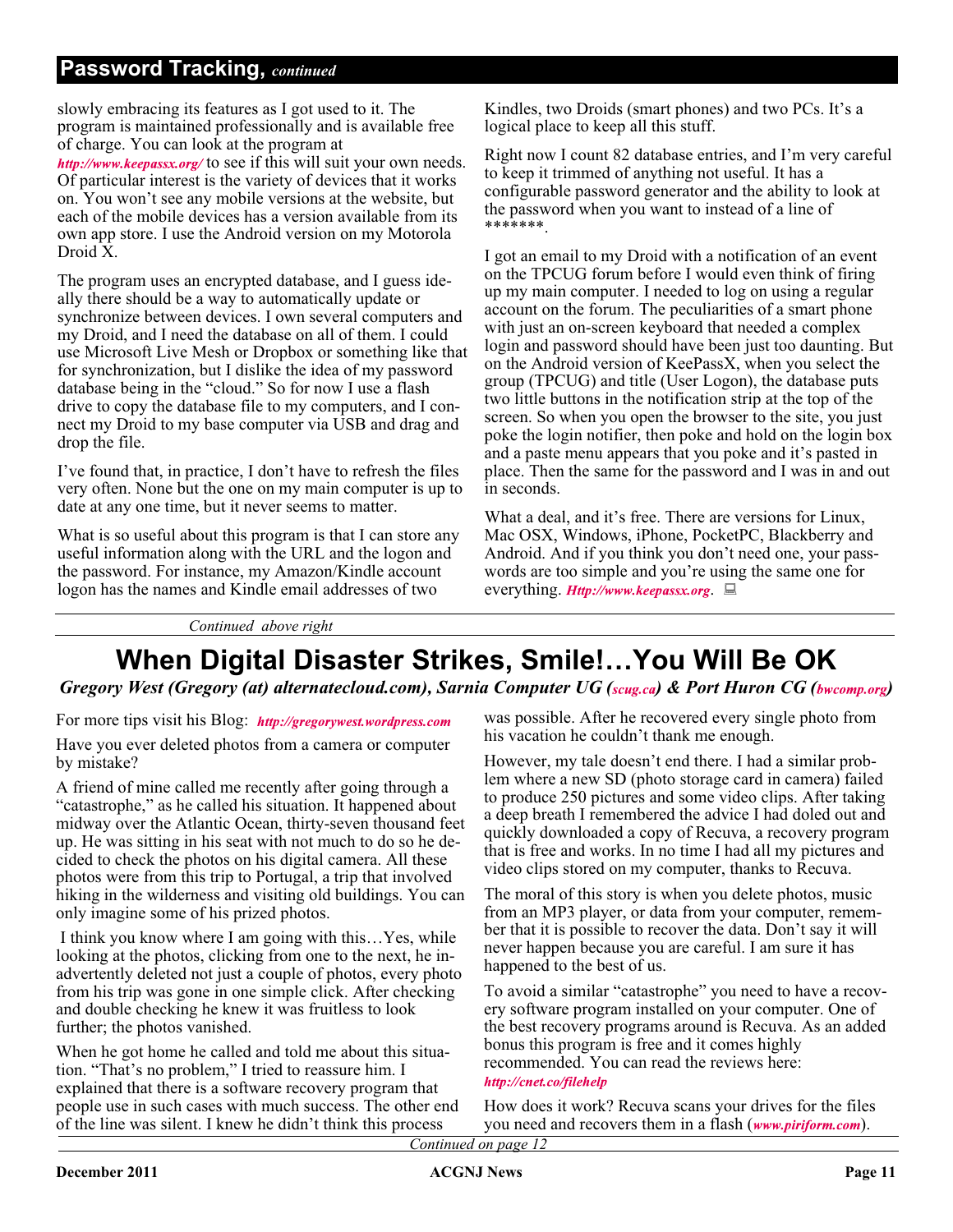### **When Digital Disaster Strikes**, *continued*

Even if the files are partially damaged Recuva will show you a list of files it has found on the drive, and give you an estimate of the likelihood of success of recovering them." You can't ask for much more.

When we delete important emails, yes, you can recover them too. Recuva says that "The email program doesn't delete the email or emails to the Windows Recycle Bin, but rather empties its own internal trash or Recycle Bin."

I use word processing software every day. And I have lost documents that I have spent hours working on and never got them back. That is until I discovered Recuva. They assure us that their software "can intelligently rebuild Word documents from their temporary files."

We all can agree for the most part that weddings, graduations, and other such special events are best remembered with lots of photos. Music downloaded to your MP3 player is a treasure chest to cherish. You need not lose them any more. To find out more and get your free copy of Recuva, go to www[.](http://www.piriform.com/download)piriform.com/download.

Here's a comment Greg received on his blog: Recuva is an excellent program, like most of the software from Piriform. However, there is a caveat. Once you realize that you may have inadvertently deleted data, whether it is on your computer, thumb drive, or flash card, it is imperative NOT to use the device! Recovery IS possible, but if your operating system writes over what has been deleted, you may not be able to "recuva" what's been deleted. 2 PC Geeks Computer Repair, Virginia.

## **36th Anniversary Newsletter CD Now On Sale**



#### **Back Issues Still Needed**

Our collection remains incomplete. Below is a list of missing newsletters. Anyone who lends us one of these (or supplies a good clear copy) will receive the next CD as our thanks.

1975: #2 and #3 (dates uncertain)

1976: January

1984: August

1985: June, July, August, September.

## **SIG News**

#### **C/C++ Programming**

*Bruce Arnold (barnold@blast.net)* http://acgnj.barnold.us/index.html

This is a forum for discussion of programming in general, beginning and intermediate level C, C++, C-Win programming, hardware, algorithms, and operating systems. We demonstrate real programming in a non-intimidating way, presenting complete code for working programs in 3-5 sheets of paper.

*November:* KindleRead - Email Data & Info to your Kindle. A simple Windows based email program. Kindle Readers are now selling at \$75. The reader is designed mostly for text. (It does that very well.) Wouldn't it be nice if you could take information from your browser, word documents, emails, etc. and transfer the data to your Kindle for reading when you are away from your computer. That's what this application facilitates.

The program opens an empty window very much like Notepad. When you see something from another application that you want to read later, just "Select", "Copy", and "Paste" the data into KindleRead. Next, I click the "Send eMail" button to transfer the data to the Kindle. The Kindle gets updated whenever it is turned on. You don't even have to have it with you. As you browse through you documents or web sites you can copy and paste snippets to be read at a later time. For details and sample code, visit our Website. *Our next meeting December 20.*

#### **Mobile Devices**

*Brenda Bell (mobdevsig@acgnj.org)*

The Mobile Devices SIG meets the second Wednesday of alternate months, 7:30PM at SPRS in Scotch Plains, NJ.

The Mobile Devices SIG focuses largely on curent-generation cellphones and smartphones (such as Blackberry, Android, iPhone) which bridge the gap between basic cell phones and traditional computers, and how they can help you manage and organize your life.

Our membership ranges from those who have recently acquired their first, basic cellphone to those who develop applications for today's modern smartphones, iPods, and ultraportable computers.

While we expect to spend much of our time investigating the built-in features and specialized applications available to modern smartphones, if you bring your basic (or multimedia) cell phone, iPod, or other mobile device with questions on how to use it, where to find applications, or what features they have, we are always happy to help! Meet and greet and plan where this event goes. Bring all your ideas, PDAs, fancy phones, etc. *Our next meeting December 14.*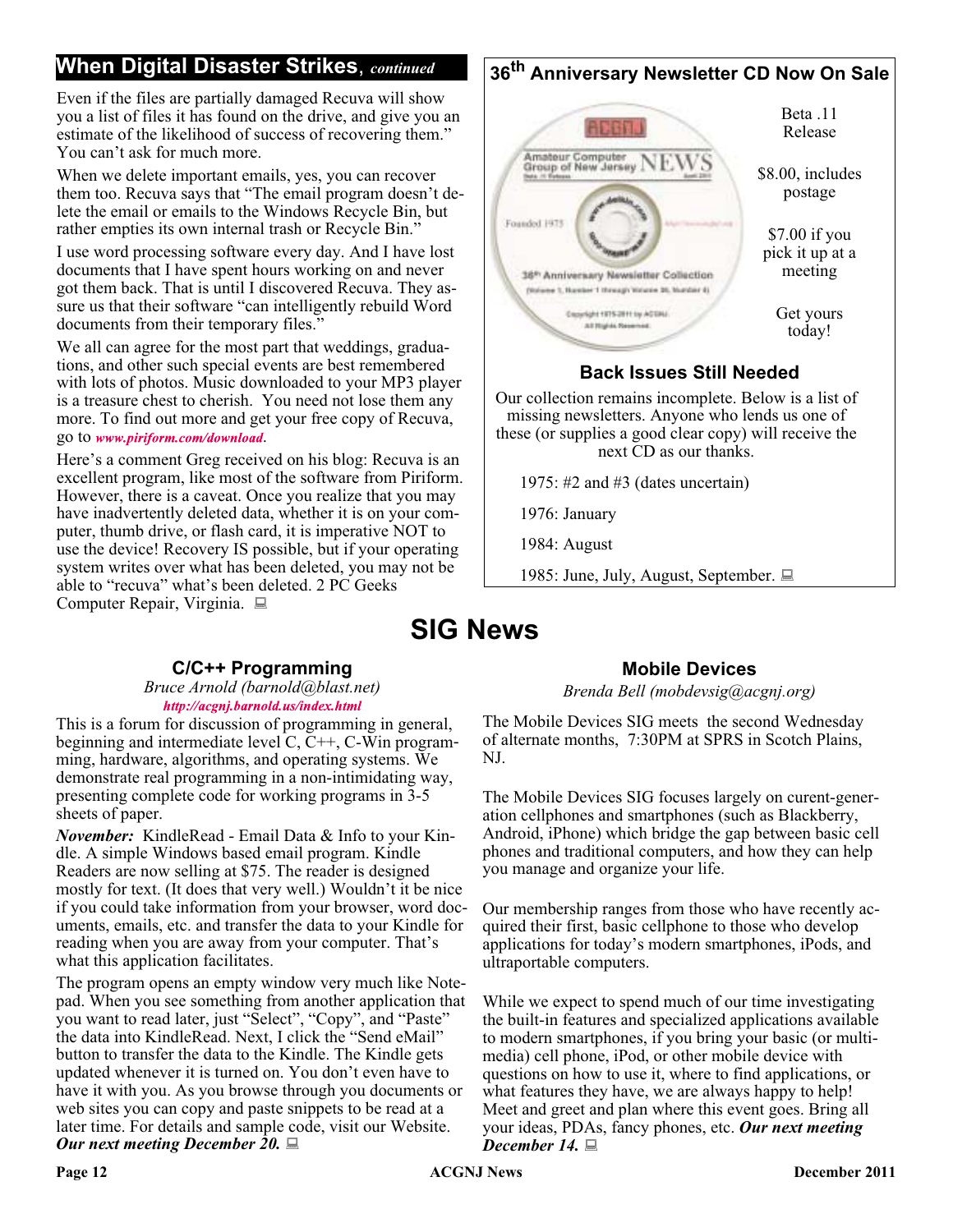#### **SIG News**, *continued*

#### **Layman's Forum**

Matt Skoda (som359@aol.com) http://www.acgnj.org/groups/laymans.html

*We meet on the second Monday of the month* (no meetings in July and August) to discuss issues of interest to noviceusers or those who are planning to get started in computing. Watch our Web page for updates and announcements.  $\blacksquare$ 

#### **FireFox Activity**

*Firefox@acgnj.org*

This SIG is an open forum for **all** FireFox and Mozilla techniques and technologies, to encourage study and development of web sites of all kinds. All browsers will be considered and examined. All are encouraged to "think out of the box" about new web site esign. All members and guests are invited to check out the design concepts and voice their opinion. *Next meeting, December 19.*

#### **Java**

*Mike Redlich (mike@redlich.net)*

#### http://www.redlich.net/javasig/javasig.html

*November:* an exploration of Java 7's new features which are as follows: Binary Literals, Underscores in Numeric Literals, Strings in switch Statements, Type Inference for Generic Instance Creation, Improved Compiler Warnings and Errors When Using Non-Reifiable Formal Parameters with Varargs Methods, The try-with-resources Statement, Catching Multiple Exception Types and Rethrowing Exceptions with Improved Type Checking *Next meeting December 13.*

#### **NJ Gamers**

*Gregg McCarthy (greggmajestic@gmail.com)*

#### http://www.NJGamers.com

#### www.lanparty.com

**The next Friday Night Frag will be December 9, 6 p.m. to Saturday 12 noon — 18 hours for 5 bucks!**

BYOC - Bring your own computer

BYOF - Bring your own food.

and if you don't like sitting on metal chairs... BYO chair!

#### **Window Pains**

#### John Raff (*jraff@comcast.net*)

#### http://www.acgnj.org/groups/winpains.html

Intended to provide members with Windows oriented discussions, Microsoft and Linux style. Directed to more technological level of attendee, but newbies are welcomed.

*December 18*: To be announced. ■

#### **Main Meeting**

http://www.acgnj.org/groups/mainmeet.html

*Mike Redlich (mike@redlich.net*)

*December 2:* Annual Election of Officers and Directors. Afterward, Bob Hawes will host a small holiday party, serving ice cream cake and showing videos.  $\Box$ 

#### **Web Dev**

Evan Willliams (*ewilliams@collaboron.com*)

Meeting on alternate months, this SIG is an open forum for all Website Development techniques and technologies, to encourage study and development of web sites of all kinds. All languages will be considered and examined. The current project is a CMS for the club. Anyone interested in starting a new project, come to the meeting and announce / explain. Provide as much detail as possible. WebDev should be an all-encompasing development and examination forum for all issues, applications, OS, languages and systems one can use to build Websites. We currently have two Web dev languages .NET and Java as SIGs but other langages and OS need to be investigated, examined and tested; Windows, Linux, UNIX, DEC, Vax, HP etc. Intel-PC, Motorola - MAC etc. *Our next meeting January 11.*

#### **LUNICS (Linux/Unix)**

Andreas Meyer (*lunics@acgnj.org*) http//www.acgnj.org/groups/lunics.html

LUNICS is a group for those who share an interest in Unix and similar operating systems. While we do quite a bit with Linux, we've also been known to discuss Solaris and BSD as well. We meet on the first Monday of the month at the Scotch Plains Rescue Squad. See the web page for directions and more information.

#### *Our next meetings December 5, January 2.*

#### **Hardware Activity**

Mike Reagan (*hardware@acgnj.org*)

This group is dedicated to repairing, refurbishing and/or recycling older computers. Ten people attended the first meeting, so there is still a market for this type of event. Although we looked at some of the older equipment stored in the back room, most of our time was spent in talking about past experiences and planning for the future. Hopefully, we can establish a viable long-term schedule of projects, and keep the interest of those who attended this inaugural meeting. If you have a hardware problem, bring it in and we can all help fix or demolish it. (No guarantees either way.)

*Next meeting December 12*

#### **Investment Software**

Jim Cooper (*jim@thecoopers.org*)

#### http://www.acgnj.org/groups/sig\_investment.html

The Investment SIG continues with presentations on how to use analysis programs TC2000 and TCNet. Large charts are presented on our pull down screen and illustrate the application of computer scans and formulas to find stocks for profitable investments. Technical analysis determines buy points, sell points and projected moves. Technical analysis can also be used on fundamentals such as earnings, sales growth, etc. We're no longer focusing on just Telechart -- if you are using (or interested in) Tradestation, eSignal, VectorVest -- or just in learning how to select and use charting and technical analysis, come join us !!

*Our next meeting: December 8.*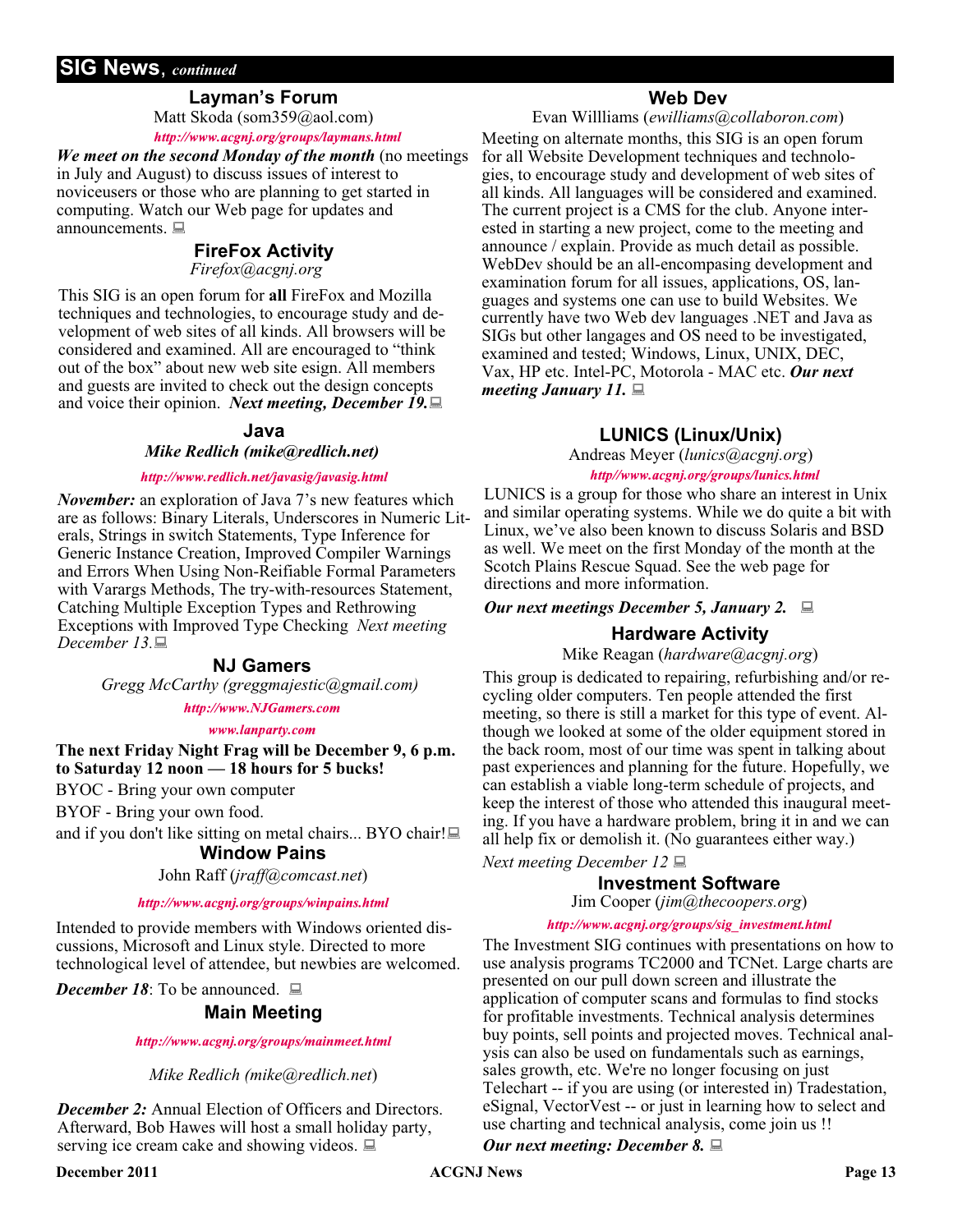## **Guru Corner**

If you need help with any of the technologies listed below, you can call on the person listed. Please be considerate and ca

### **Discount Computer Magazine Price List**

**As described by the DealsGuy**

|                              | ou can call on the person listed. Please be considerate and |              |                                                                                                                                                                                                                                                   | 1 <sub>yr</sub> |       | $2 \text{ yr}$ 3 yr |  |
|------------------------------|-------------------------------------------------------------|--------------|---------------------------------------------------------------------------------------------------------------------------------------------------------------------------------------------------------------------------------------------------|-----------------|-------|---------------------|--|
| ll before 10 PM.             |                                                             |              | <b>Computer Games</b>                                                                                                                                                                                                                             | \$10.95         | 20.95 | 29.95               |  |
|                              | <b>Software</b>                                             |              | <b>Computer Gaming World</b>                                                                                                                                                                                                                      | 14.95           | 28.95 | 41.95               |  |
|                              |                                                             |              | Computer Shopper1                                                                                                                                                                                                                                 | 16.97           | 32.95 | 47.95               |  |
| <b>HTML</b>                  | Mike Redlich                                                | 908-246-0410 | Dr. Dobbs Journal                                                                                                                                                                                                                                 | 15.95           | 30.95 |                     |  |
|                              | Jo-Anne Head                                                | 908-769-7385 | Mac Addict                                                                                                                                                                                                                                        | 10.97           |       |                     |  |
| ColdFusion                   | Jo-Anne Head                                                | 908-769-7385 | Mac Home Journal                                                                                                                                                                                                                                  | 15.97           | 29.97 |                     |  |
|                              |                                                             |              | Mac World                                                                                                                                                                                                                                         | 12.95           |       |                     |  |
| <b>CSS</b>                   | Frank Warren                                                | 908-756-1681 | Maximum PC                                                                                                                                                                                                                                        | 9.95            | 18.95 | 27.95               |  |
|                              | Jo-Anne Head                                                | 908-769-7385 | Microsoft System Journal                                                                                                                                                                                                                          | 21.95           | 39.95 |                     |  |
| Java                         | Mike Redlich                                                | 908-246-0410 | PC Gamer                                                                                                                                                                                                                                          | 12.95           |       |                     |  |
|                              |                                                             |              | PC Magazine (22/44/66 Issues)                                                                                                                                                                                                                     | 25.97           | 48.95 | 68.95               |  |
| $C++$                        | <b>Bruce Arnold</b>                                         | 908-735-7898 | PC World                                                                                                                                                                                                                                          | 16.95           |       |                     |  |
|                              | Mike Redlich                                                | 908-246-0410 | Wired                                                                                                                                                                                                                                             | 6.00            | 12.00 | 17.00               |  |
| ASP                          | Mike Redlich                                                | 908-246-0410 | These prices are for new subscriptions and renewals. All<br>orders must be accompanied by a check, cash or Money                                                                                                                                  |                 |       |                     |  |
| Perl                         | John Raff                                                   | 973-560-9070 | Order. Make payable to Herb Goodman, and mail to:                                                                                                                                                                                                 |                 |       |                     |  |
|                              | Frank Warren                                                | 908-756-1681 | Herb Goodman, 8295 Sunlake Drive, Boca Raton,<br>FL 33496                                                                                                                                                                                         |                 |       |                     |  |
| XML                          | Mike Redlich                                                | 908-246-0410 | Telephone: 561-488-4465, e-mail: hgoodman@prod-                                                                                                                                                                                                   |                 |       |                     |  |
| Genealogy                    | Frank Warren                                                | 908-756-1681 | igy.net<br>Please allow 10 to 12 weeks for your magazines to start.                                                                                                                                                                               |                 |       |                     |  |
| Home Automation Frank Warren |                                                             | 908-756-1681 | For renewals you must supply an address label from your<br>present subscription to insure the correct start of your re-<br>newal. As an extra service I will mail a renewal notice<br>about 4 months prior to their expiration date. I carry more |                 |       |                     |  |
|                              | <b>Operating Systems</b>                                    |              |                                                                                                                                                                                                                                                   |                 |       |                     |  |
| Windows 3.1                  | Ted Martin                                                  | 732-636-1942 | than 300 titles at excellent prices — email for prices. $\Box$                                                                                                                                                                                    |                 |       |                     |  |

### **ACGNJ MEMBERSHIP APPLICATION**

Sign up online at http://www.acguj.org/membershipApplication.html and pay dues with PayPal.

|                 |                  |                                                                                                                               | Dues      |                |                       |
|-----------------|------------------|-------------------------------------------------------------------------------------------------------------------------------|-----------|----------------|-----------------------|
|                 | <b>US/CANADA</b> |                                                                                                                               |           | <b>STUDENT</b> | <b>SENIOR CITIZEN</b> |
| 1 Year          | \$25             |                                                                                                                               |           | \$20           | (Over 65)<br>\$20     |
| 2 Years         | \$40             |                                                                                                                               |           |                |                       |
| 3 Years         | \$55             |                                                                                                                               |           |                | \$45                  |
|                 |                  | Mail this application and your check to:<br>AMATEUR COMPUTER GROUP OF NEW JERSEY, INC., P.0. BOX 135, SCOTCH PLAINS, NJ 07076 |           |                |                       |
|                 |                  | New Member Renewal Address Change                                                                                             |           |                |                       |
|                 | First Name       |                                                                                                                               | Last Name |                | Phone                 |
| Mailing Address |                  |                                                                                                                               |           |                | E-Mail                |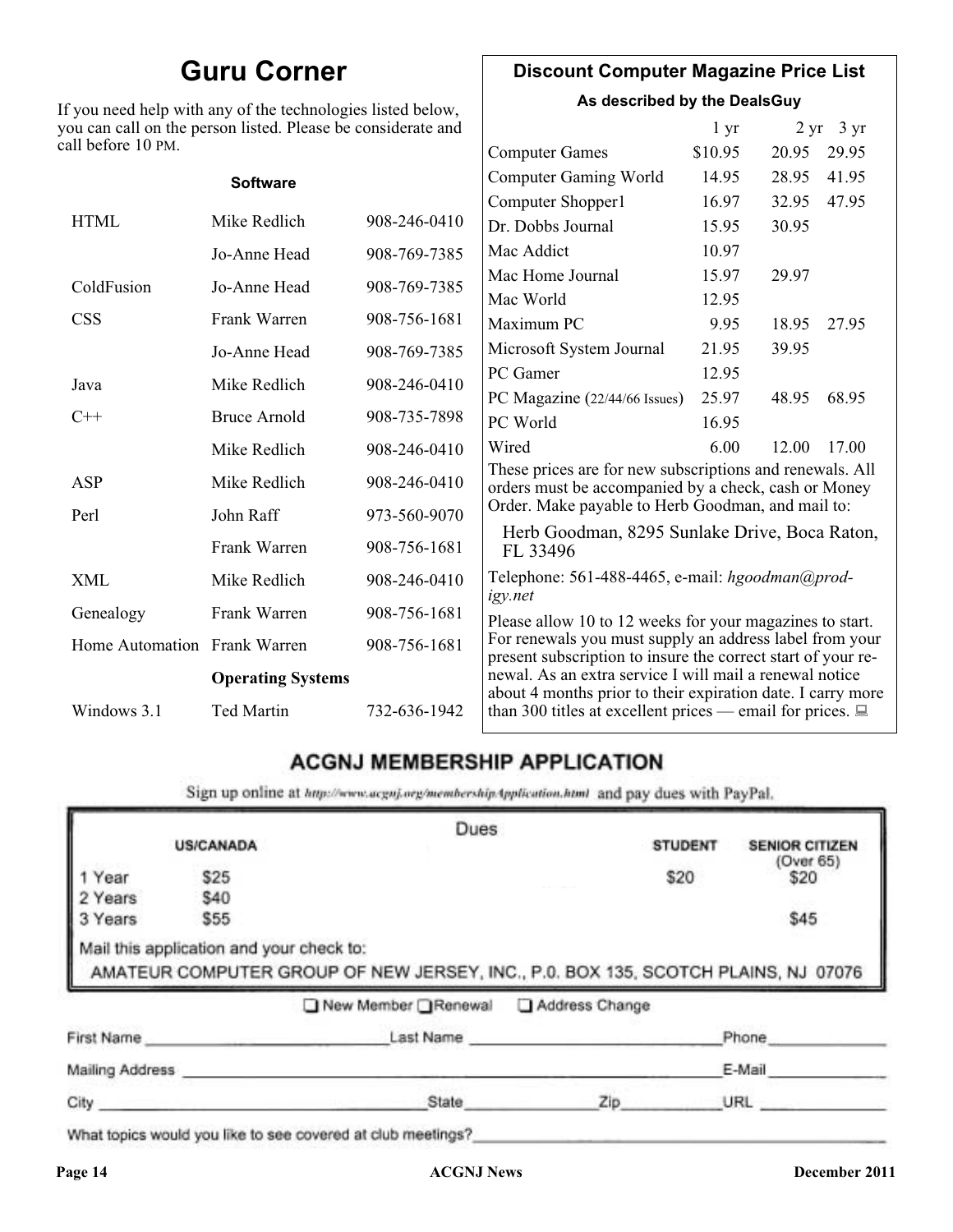| <b>Other Local Computer Groups</b>                                                                                                                                      |                                                                                                                                                           |                                                                                                                                                                      |  |  |
|-------------------------------------------------------------------------------------------------------------------------------------------------------------------------|-----------------------------------------------------------------------------------------------------------------------------------------------------------|----------------------------------------------------------------------------------------------------------------------------------------------------------------------|--|--|
| <b>Princeton Macintosh User Group:</b> 7:15 pm 2nd<br>Tuesday, Jadwin Hall, A-10, Washington Rd,<br>Princeton, $(609)$ 252-1163, www.pmug-nj.org                        | Linux Users Group in Princeton: 7 pm, 2nd<br>Wednesday, Lawrence Branch Mercer Library,<br>Rt#1 & Darrah Lane, Lawrence NJ<br>http://www.lugip.org        | <b>New York PC:</b> 3rd Thurs, 7 pm, PS 41, 116 W<br>11th St. For info call hotline, (212) 533-NYPC,<br>http://www.nvpc.org                                          |  |  |
| <b>Computer Education Society of Philadelphia:</b><br>Meetings & Workshops at Jem Electronics, 6622<br>Castor Ave, Philadelphia PA. www.cesop.org/                      | <b>Brookdale Computer Users Group:</b> 7 pm, 3rd<br>Friday, Brookdale Community College, Bldg MAS<br>Rm 100, Lincroft NJ. (732)-739-9633.<br>www.bcug.com | NJ Macintosh User Group: 8 pm, 3rd Tuesday,<br>Allwood Branch Library, Lyall Rd, Clifton NJ.<br>$(201)$ 893-5274 http://www.njmug.org.                               |  |  |
| PC User Group of So. Jersey: 2nd Mon., 7 pm,<br>Trinity Presb. Church, 499 Rt 70 E, Cherry Hill,<br>NJ. L. Horn, (856) 983-5360<br>http://www.pcugsj.org                | Hunterdon Computer Club: 8:30 am, 3rd Sat,<br>Hunterdon Medical Center, Rt 31, Flemington NJ.<br>www.hunterdoncomputerclub.org. (908)<br>995-4042.        | NY Amateur Computer Group: 2nd Thurs, 7<br>pm, Rm 806 Silver Bldg, NYU, 32 Waverly Pl,<br>NYC http://www.nyacc.org                                                   |  |  |
| Morris Micro Computer Club: 7 pm 2nd Thurs.,<br>Morris County Library, Hanover Ave, Morristown<br>NJ, (973) 267-0871.<br>http://www.morrismicro.com                     | Central Jersey Computer Club: 8 pm, 4th Fri-<br>day, Rm 74, Armstrong Hall, College of NJ. Rich<br>Williams, (609) 466-0909.                              | NJ PC User Group: 2nd Thurs, Monroe Rm at<br>Wyckoff Public Library, 7 pm. Maureen Shannon,<br>$(201)$ 853-7432, www.nipcug.org                                      |  |  |
| Philadelphia Area Computer Society: 3rd Sat, 12<br>noon Main Meeting, groups 8 am-3 pm. Upper<br>Moreland Middle School, Hatboro PA. (215)<br>764-6338. www.pacsnet.org | NJ Computer Club: 6:15 pm, 2nd Wednesday ex-<br>cept Jul & Aug, North Branch Reformed Church,<br>203 Rt 28, Bridgewater NJ. <i>http://www.njcc.org</i>    | Princeton PC Users Group: 2nd Monday,<br>Lawrenceville Library, Alt Rt 1 & Darrah Lane,<br>Lawrenceville, Paul Kurivchack (908) 218-0778,<br>http://www.ppcug-nj.org |  |  |

| <b>Classified</b>                                                                                                                                                                                                                                            | <b>Radio and TV Programs</b>                                                                                                                                                                                              |  |
|--------------------------------------------------------------------------------------------------------------------------------------------------------------------------------------------------------------------------------------------------------------|---------------------------------------------------------------------------------------------------------------------------------------------------------------------------------------------------------------------------|--|
| <b>FREE TO MEMBERS.</b> Use our clas-<br>sified ads to sell off your surplus computer<br>stuff. Send copy to Classified, ACGNJ<br>NEWS, P.O. Box 135, Scotch Plains NJ<br>07076 or e-mail to the editor,<br><i>bdegroot@ptd.net.</i> Classified ads are free | INOUNION AVE<br><b>Computer Radio Show, WBAI</b><br>Amold<br>、Glenside Rd<br>99.5 FM, NY, Wed. 8-9 p.m.<br>Auditorium<br>The<br>Software<br>Review,<br>LEXA A3<br>Learning Channel, Saturday<br>178<br>$10-10:30$ p.m.    |  |
| to members, one per issue. Non-members<br>pay \$10. Send check payable to ACGNJ<br>Inc. with copy. Reasonable length, please.                                                                                                                                | On Computers, WCTC 1450<br>0.5.22<br>AM, New Brunswick, Sunday<br>Echo<br>Queen<br>1-4 p.m. To ask questions call<br>Diner<br>$(800)$ 677-0874.<br>Store<br>Boxile Ave.                                                   |  |
| Member of<br>Personal Computer User Groups                                                                                                                                                                                                                   | Control<br><b>PC Talk, Sunday from 8 p.m. to</b><br><b>Territod</b><br>Scotch Pigins<br>10 p.m., 1210 AM Philadelphia.<br>Rescue Sound<br><b>Ext 135</b><br>$1800 - 876 - WPEN$ , Webcast<br>at http://www.pctalkweb.net. |  |

#### http://www.apcug.net

#### **Directions to Meetings at Scotch Plains Rescue Squad, 1916 Bartle Ave., Scotch Plains NJ**

#### **From New York City or Northern New Jersey**

Take Route 1&9 or the Garden State Parkway to US 22 Westbound.

#### **From Southern New Jersey**

Take Parkway north to Exit 135 (Clark). Stay on left of ramp, follow circle under Parkway. Bear right to Central Avenue; follow to Westfield and under RR overpass. Left at light to North Avenue; follow to light in Fanwood. Right on Martine (which becomes Park Ave). Right on Bartle Ave in middle of shopping district.Scotch Plains Rescue Squad (2-story brick) is located on the right. Do not park in the row next to the building — you'll be towed.

#### **From I-78 (either direction)**

Take exit 41 (Scotch Plains); follow signs to US 22. Turn right at light at bottom of hill and use overpass to cross Rt. 22. Follow US 22 Westbound directions.

#### **December 2011 CONJ News Page 15**

#### **From US 22 Westbound**

Exit at Park Avenue, Scotch Plains after McDonalds on the right, diagonally opposite Scotchwood Diner on the left, immediately before the overpass. After exiting, turn left at the light and use overpass to cross US 22. Bear right at bottom of ramp to continue south on Park Avenue. Turn left at the second light (a staggered intersection). Scotch Plains Rescue Squad (2-story brick) is on the right. Do not park in the row next to the building — you'll be towed. We meet on the second floor, entering by the door at the right front of the building.

#### **From Western New Jersey**

Take US 22 Eastbound to the Park Avenue exit. The exit is about a mile past Terrill Road and immediately past the overpass. Exit onto Park Avenue South and follow the directions above to the Rescue Squad building.